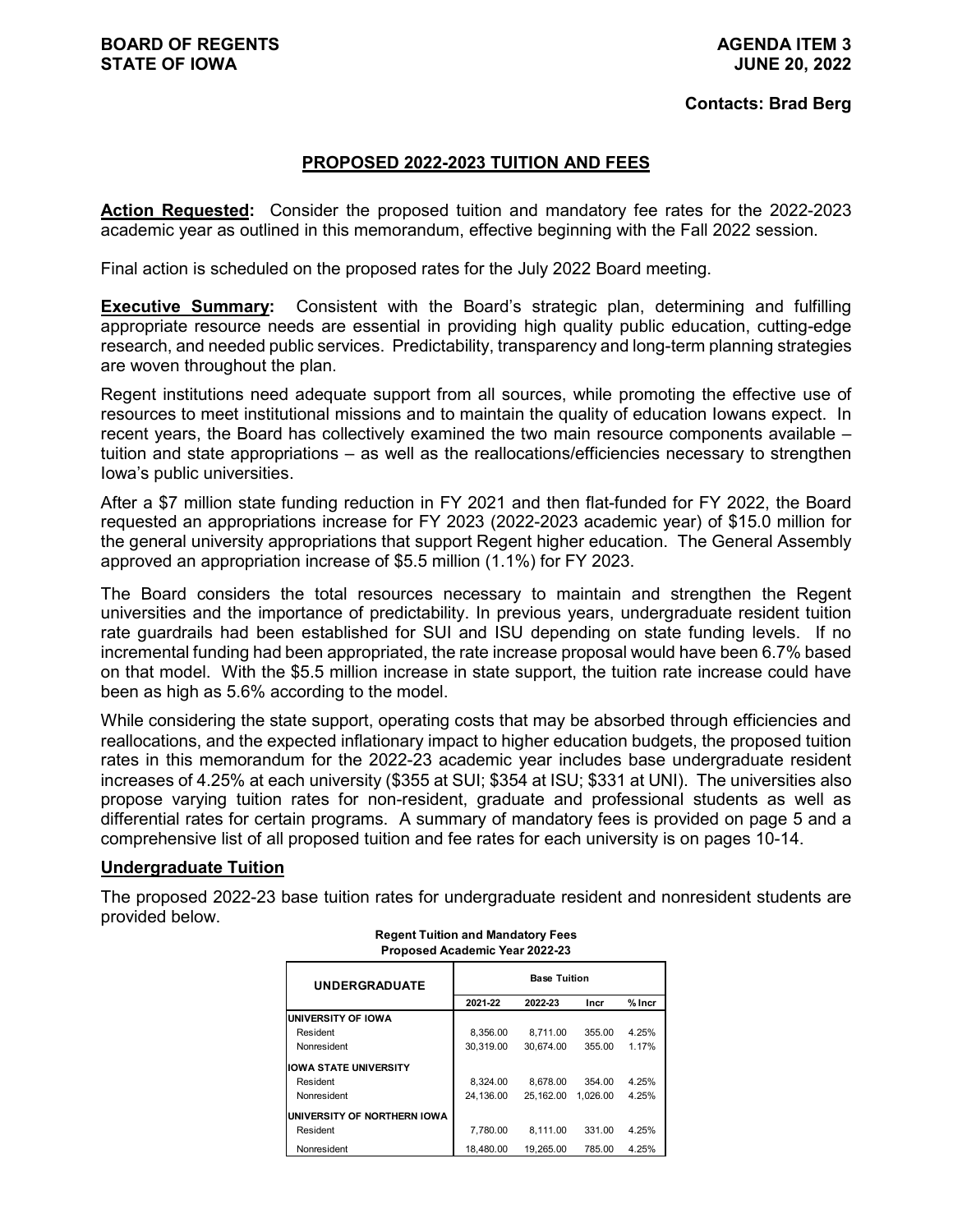## **BOARD OF REGENTS AGENDA ITEM 3 STATE OF IOWA PAGE 2**

Funding from the proposed tuition increases will help address growing financial challenges including inflationary cost increases, recruiting and retaining faculty and staff in national markets, meeting collective bargaining terms (e.g. UNI United Faculty), deferred maintenance needs in academic facilities, and student financial aid to provide higher education opportunities to more students.

In addition to the base undergraduate resident and nonresident tuition increases, SUI and ISU request the following differential tuition rates for specific higher cost programs:

STATE UNIVERSITY OF IOWA

- The Tippie College of Business (TCOB) proposes a 5.2% increase for lower division resident students and a 5.1% increase for upper division resident students and equal dollar amount increases for non-resident students. This increase would provide support for additional staff to respond to growth areas in the college's undergraduate program. Targeted areas would include the addition of three staff positions to support the expansion of the RISE (Research/Internship/Study Abroad/Experiential learning) program in the Undergraduate Program Office.
- The College of Nursing requests a 6.0% tuition rate increase for resident nursing students and an equal dollar amount for non-resident students (\$680). The proposed increase results from additional healthcare policies surrounding clinical experiences which are increasing the costs to provide quality clinical experiences to students. These costs include lower student-to-faculty ratios mandated by clinical partners, expenses related to personal protective equipment, and additional training requirements.

#### IOWA STATE UNIVERSITY

Over a 3-year period, Iowa State's goal was to align tuition rates for three fields of study:

- 1) business, engineering, agricultural systems technology, industrial technology;
- 2) experiential and studio-based programs, architecture; and
- 3) all other majors that do not include differential tuition.

Further, ISU's goal was to simplify differential tuition rates over three years by phasing into just two differential rate categories (Rates A & B). Differential tuition is assessed after 30 credits for students majoring in engineering, agricultural systems technology (AST), and industrial technology (ITEC), and after 60 credits for students majoring in business, which typically coincides with the beginning of the students' third year.

A year ago, ISU completed the simplification of the tuition rate structure for all differential tuition rates, with the exception for sophomore students majoring in engineering, agricultural systems technology, and industrial technology.

The 2022-2023 tuition rate proposal will fully implement the simplified tuition rate structure with the proposed increase for sophomore students majoring in engineering, AST, and ITEC. The proposed rate increases for these sophomore students will equate them with the upper division students in these three fields.

The revenue generated from differential tuition assessments is used to maintain the quality of the academic programs and support the cost of instruction, which includes: salaries and other direct instructional costs such as the hiring and retention of faculty, modernization of laboratory equipment and instructional technology, renovation and renewal of instructional facilities, equipment and lab supplies, and other related expenses; administration; student services; library and technology access; facilities and operations; and equipment.

Assessing tuition in this manner continues Iowa State's decade-long practice (as at other universities) of aligning costs where they are actually incurred, rather than spreading those costs over the entire student population.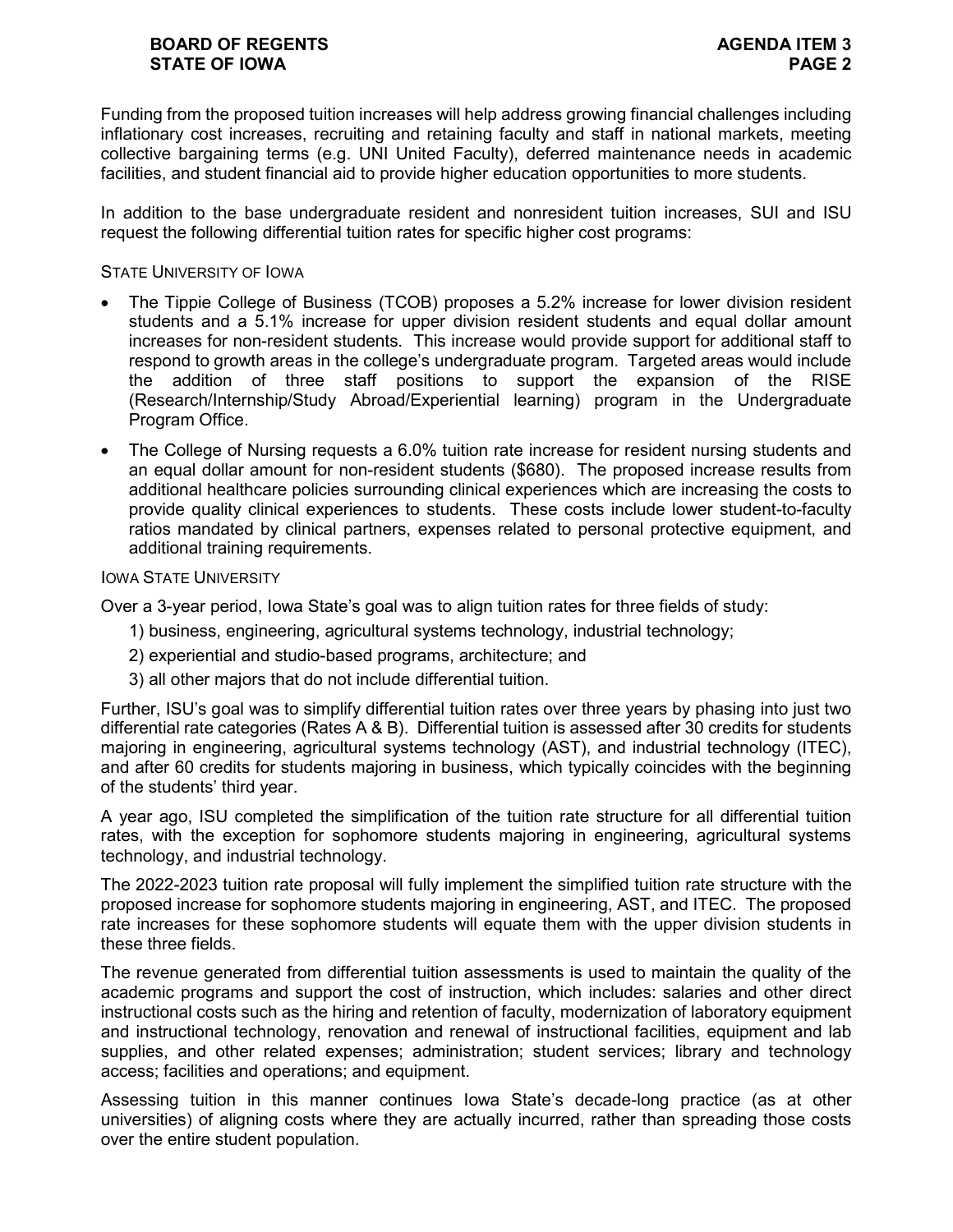## **BOARD OF REGENTS AGENDA ITEM 3 STATE OF IOWA PAGE 3**

Rate A: Applies to students majoring in the Ivy College of Business; College of Engineering; and the AST and ITEC programs within the College of Agriculture and Life Sciences. These students have intensive hands-on or experiential components such as laboratory-based instruction, computer simulation-based learning, and smaller section sizes similar to upper-level students.

Rate B: Applies to students majoring in experiential learning intensive science, technology, mathematics, and architecture programs in the Colleges of Agriculture and Life Sciences, Liberal Arts and Sciences, and Human Sciences; and within the College of Design, excluding the Art and Design BA in Visual Culture.

Rates will be applied to both undergraduate and graduate students in impacted programs.

## **Graduate and Professional Tuition**

The proposed 2022-23 base tuition and fee rates for graduate resident and nonresident students are as follows:

| <b>GRADUATE</b>              | <b>Base Tuition</b> |           |          |          |  |  |  |  |  |  |  |
|------------------------------|---------------------|-----------|----------|----------|--|--|--|--|--|--|--|
|                              | 2021-22             | 2022-23   | Incr     | $%$ Incr |  |  |  |  |  |  |  |
| <b>UNIVERSITY OF IOWA</b>    |                     |           |          |          |  |  |  |  |  |  |  |
| Resident                     | 10,432.00           | 10.875.00 | 443.00   | 4.25%    |  |  |  |  |  |  |  |
| Nonresident                  | 29,379.00           | 29.822.00 | 443.00   | 1.51%    |  |  |  |  |  |  |  |
| <b>IOWA STATE UNIVERSITY</b> |                     |           |          |          |  |  |  |  |  |  |  |
| Resident                     | 10,140.00           | 10.572.00 | 432.00   | 4.25%    |  |  |  |  |  |  |  |
| Nonresident                  | 25.684.00           | 26.776.00 | 1.092.00 | 4.25%    |  |  |  |  |  |  |  |
| UNIVERSITY OF NORTHERN IOWA  |                     |           |          |          |  |  |  |  |  |  |  |
| Resident                     | 9.296.00            | 9.691.00  | 395.00   | 4.25%    |  |  |  |  |  |  |  |
| Nonresident                  | 19.928.00           | 20.774.00 | 846.00   | 4.25%    |  |  |  |  |  |  |  |

Variances from the base rate proposals for certain graduate programs for SUI and ISU are provided below.

### STATE UNIVERSITY OF IOWA

- College of Law: The College of Law proposes a 3.5% increase for resident JD students and a 2.5% increase in the non-resident rate.
- Carver College of Medicine (CCOM):
	- $\circ$  MD Program: the CCOM proposes no increase in the resident and non-resident tuition rate for MD students
	- $\circ$  Master of Science in Athletic Training: the MS in Athletic Training program proposes no increase for both resident and non-resident students.
	- $\circ$  Physician Assistant: the Physician Assistant program proposes a 2% tuition rate increase for resident students and a 1% increase for non-resident students
	- o Master of Clinical Nutrition: the MS in Clinical Nutrition program proposes a 2% increase in the tuition rate for resident students and a 1% increase in the tuition rate for non-resident students.
- College of Nursing: The new second-degree masters program is focused on individuals who have a baccalaureate degree in a field other than nursing and have decided to change careers and enter the nursing profession. This 5-semester intense program combines didactic and practicum learning experiences. The initial proposed annual tuition rates for this masters program are \$23,750 for resident students and \$36,280 for non-residents.
- College of Pharmacy: The College of Pharmacy proposes no increase in the tuition rates for resident students and non-resident students in the PharmD program.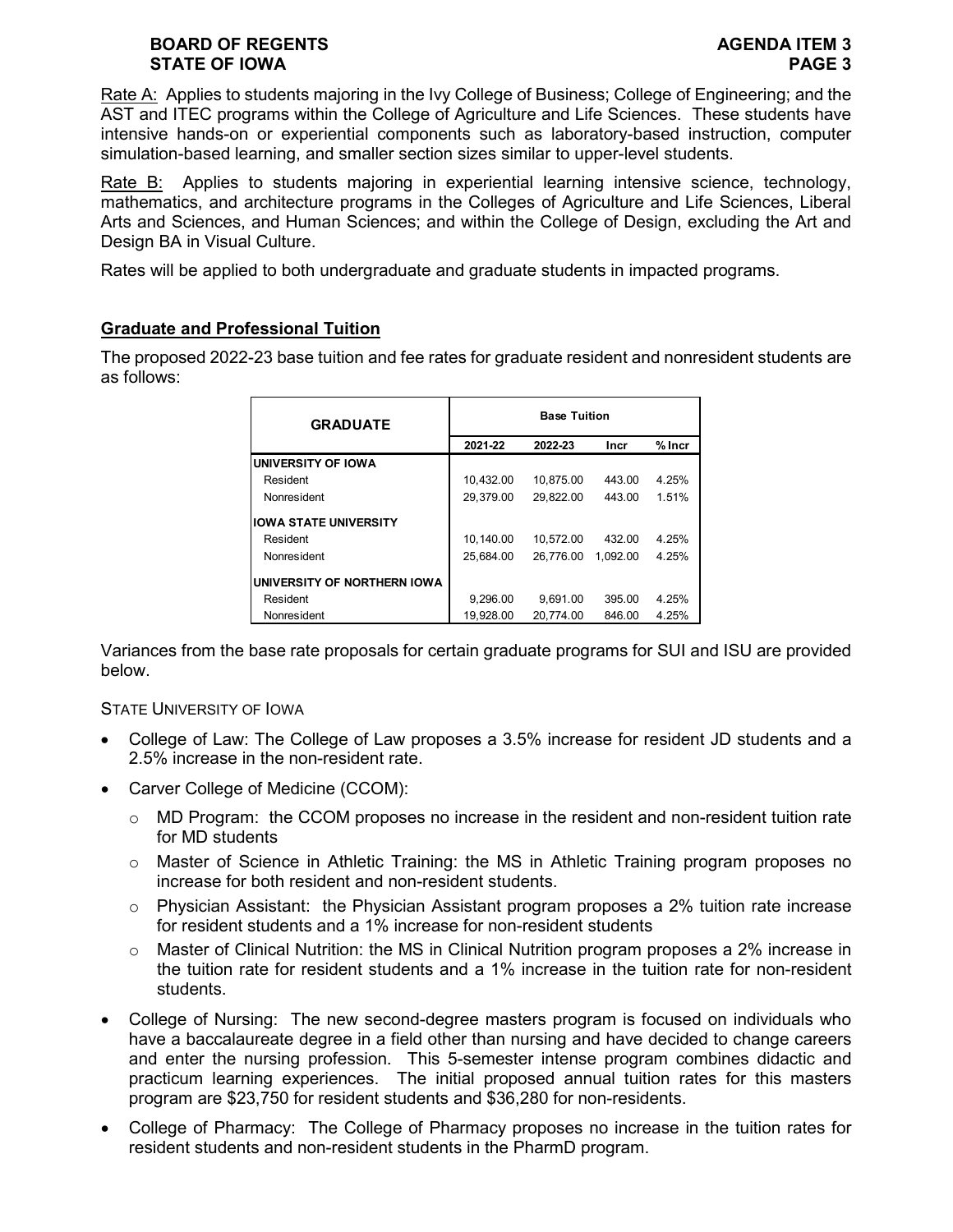### **BOARD OF REGENTS AGENDA ITEM 3 STATE OF IOWA**

IOWA STATE UNIVERSITY

- Similar to the undergraduate differential rates, Rates A & B are applied to graduate programs as described on pages 2-3. The proposed graduate tuition rates for each program are provided on pages 12-13. Many of ISU's graduate programs are interdisciplinary in nature, spanning multiple departments across the institution. Consistent with current practice, differential tuition at the graduate level is assessed to students pursuing interdisciplinary graduate degrees if their home department is assessed differential tuition. In general, if the undergraduate degree programs have differential tuition, so do the graduate programs.
- Veterinary Medicine ISU proposes a 5% increase to Veterinary Medicine resident students and 3.5% for nonresident students enrolled in the highly ranked program. The additional revenue will enable ISU to deliver state-of-the art learning experiences for veterinary students, and a positive working environment for faculty and staff; to maintain and upgrade diagnostic equipment, imaging equipment, and medical supplies, while incorporating new technological advances; and to support faculty as leaders in veterinary curriculum development and teaching.
- Executive MBA Program The proposed rates for these programs remain flat (\$0 increase) with the current year. This program has a defined two-year curriculum directed at a cohort-based demographic of senior business leaders
- Master of Real Estate Development Based on feedback from current and prospective students, the MRED executive advisory council, and ISU's internal market research, lowering the tuition to the standard resident graduate student (removing the price differential of \$2,486) will improve the program's competitive position relative to similar programs and grow enrollment. The expected growth in enrollment will enable the college to cover the costs incurred in offering the program.

## **Higher Education Price Index**

Inflation impacts higher education in the same manner it affects other segments of the economy. The Commonfund Institute computes the Higher Education Price Index (HEPI) annually. HEPI measures the average relative level in the prices of a fixed market basket of goods and services purchased by colleges and universities through educational and general expenditures, excluding research. HEPI documents inflation affecting the higher education industry, allowing colleges and universities to project future budget increases necessary to preserve purchasing power and to maintain real investment.

Since the Board determines tuition increases well in advance of the actual expenditure of funds, the Board has utilized inflation projections. The University of Iowa's Department of Economics in the Tippie College of Business prepares HEPI projections for future years. The Higher Education Price Index (HEPI) documents inflation affecting the higher education industry, allowing colleges and universities to determine the increase in funding required each year to maintain real investment. The HEPI projection midpoint for FY 2023 is 3.7%.

The proposed tuition rates at all three universities combined are projected to generate \$35 million in incremental revenue for FY 2023, approximately 2.2% of the current total general education fund operating budget.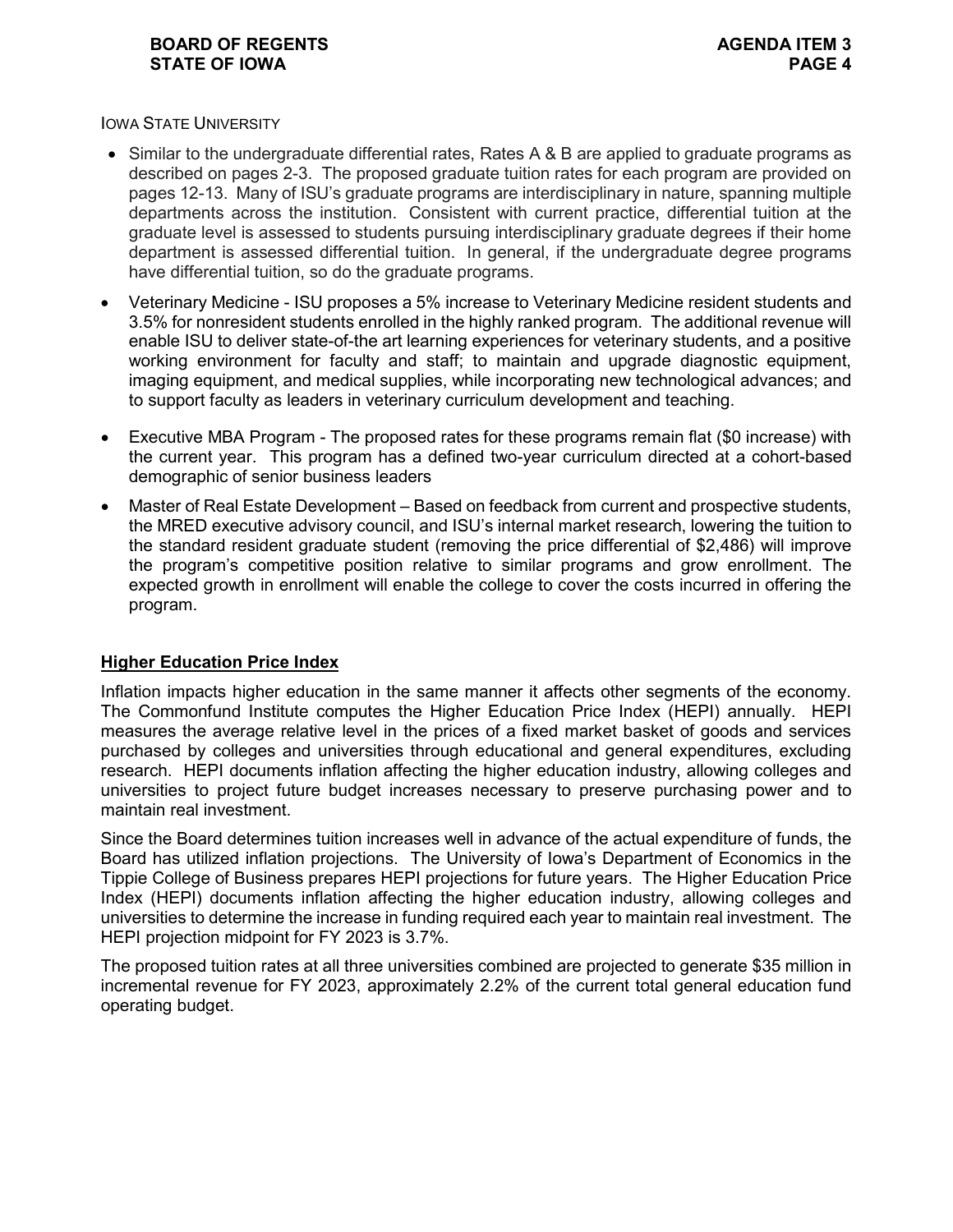## **BOARD OF REGENTS**<br> **BOARD OF REGENTS**<br> **BOARD OF IOWA**<br> **BOARD OF IOWA STATE OF IOWA**

# **Mandatory Fees**

Mandatory fees, charged to each student, provide a distinct resource to respond to specific needs of students. Provided below are the proposed 2022-23 mandatory fees for each university.

|                             |                                                                                              |          |                          | <b>Mandatory Fee Proposals</b> |               |                          |         |                             |            |  |  |
|-----------------------------|----------------------------------------------------------------------------------------------|----------|--------------------------|--------------------------------|---------------|--------------------------|---------|-----------------------------|------------|--|--|
|                             |                                                                                              | SUI      |                          |                                | <b>ISU</b>    |                          | UNI     |                             |            |  |  |
|                             | Actual                                                                                       | Proposed |                          | Actual                         | Proposed      |                          | Actual  | Proposed                    |            |  |  |
|                             | 2021-22                                                                                      | 2022-23  | Difference               | 2021-22                        | 2022-23       | <b>Difference</b>        | 2021-22 | 2022-23                     | Difference |  |  |
| Technology $\overline{11}$  | 532.00                                                                                       | 551.00   | 19.00                    | 290.00                         | 360.00        | 70.00                    | 299.50  | 305.50                      | 6.00       |  |  |
| Health                      | 247.00                                                                                       | 261.00   | 14.00                    | 263.00                         | 287.00        | 24.00                    | 258.00  | 262.50                      | 4.50       |  |  |
| Mental Health               | 24.00                                                                                        | 25.00    | 1.00                     |                                |               |                          |         |                             |            |  |  |
| <b>Health Facility</b>      |                                                                                              |          |                          | 6.00                           | 6.00          | $\overline{\phantom{a}}$ | 31.00   | 36.00                       | 5.00       |  |  |
| <b>Student Activities</b>   | 73.00                                                                                        | 73.00    | $\overline{\phantom{a}}$ | 88.00                          | 88.00         | $\overline{\phantom{a}}$ | 121.50  | 121.50                      |            |  |  |
| <b>Student Services</b>     | 79.00                                                                                        | 79.00    | $\overline{\phantom{a}}$ | 252.20                         | 273.20        | 21.00                    | 229.50  | 241.00                      | 11.50      |  |  |
| <b>Student Union</b>        | 133.00                                                                                       | 133.00   |                          |                                |               |                          |         |                             |            |  |  |
| <b>Building</b>             | 123.00                                                                                       | 135.00   | 12.00                    | 89.10                          | 89.10         | $\overline{\phantom{a}}$ | 242.00  | 242.00                      |            |  |  |
| Career Services - Undergrad | 33.00                                                                                        | 33.00    |                          |                                |               |                          |         |                             |            |  |  |
| Arts & Cultural Events      | 34.00                                                                                        | 34.00    |                          |                                |               |                          |         |                             |            |  |  |
| Recreation                  | 308.00                                                                                       | 318.00   | 10.00                    | 321.60                         | 351.60        | 30.00                    | 91.50   | 91.50                       |            |  |  |
| Totals                      | $1,586.00$ \ \$<br>\$                                                                        | .642.00  | 56.00<br>- \$            | .309.90<br>\$.                 | .454.90<br>\$ | 145.00<br>- 35           |         | $$1,273.00$ $$1,300.00$ $$$ | 27.00      |  |  |
|                             | $^1$ The 2022-23 proposals for differential technology fees at SUI & ISU are detailed below. |          |                          |                                |               |                          |         |                             |            |  |  |

|                              |          | SUI      |            |                                     |         | <b>ISU</b> |            |
|------------------------------|----------|----------|------------|-------------------------------------|---------|------------|------------|
|                              | Actual   | Proposed |            |                                     | Actual  | Proposed   |            |
| Technology Fee Differentials | 2021-22  | 2022-23  | Difference | <b>Technology Fee Differentials</b> | 2021-22 | 2022-23    | Difference |
| CLAS. C of PH - UG           | 532.00   | 551.00   | 19.00      | Standard - UG                       | 290.00  | 360.00     | 70.00      |
| Business - UG                | 709.00   | 734.00   | 25.00      | Business - Undergrad                | 330.00  | 400.00     | 70.00      |
| Engineering (UG/G)           | 778.00   | 805.00   | 27.00      | Business - Grad                     | 284.00  | 354.00     | 70.00      |
| Education - (UG/G)           | 532.00   | 551.00   | 19.00      | Computer Science (UG/G)             | 506.00  | 576.00     | 70.00      |
| Law                          | 1.014.00 | 1,049.00 | 35.00      | College of Design (UG)              | 506.00  | 576.00     | 70.00      |
| Standard Grad & Prof         | 330.00   | 342.00   | 12.00      | College of Design (G)               | 460.00  | 530.00     | 70.00      |
| Dentistry                    | 532.00   | 551.00   | 19.00      | Engineering, AST, ITEC (UG/G)       | 506.00  | 576.00     | 70.00      |
| Nursing                      | 532.00   | 551.00   | 19.00      | Standard - Grad                     | 244.00  | 314.00     | 70.00      |
| Pharm D                      | 732.00   | 740.00   | 8.00       | Veterinary Medicine                 | 290.00  | 360.00     | 70.00      |
| Public Health (MS/PhD)       | 772.00   | 799.00   | 27.00      |                                     |         |            |            |
| Medicine (MD/PA)             | 409.00   | 423.00   | 14.00      |                                     |         |            |            |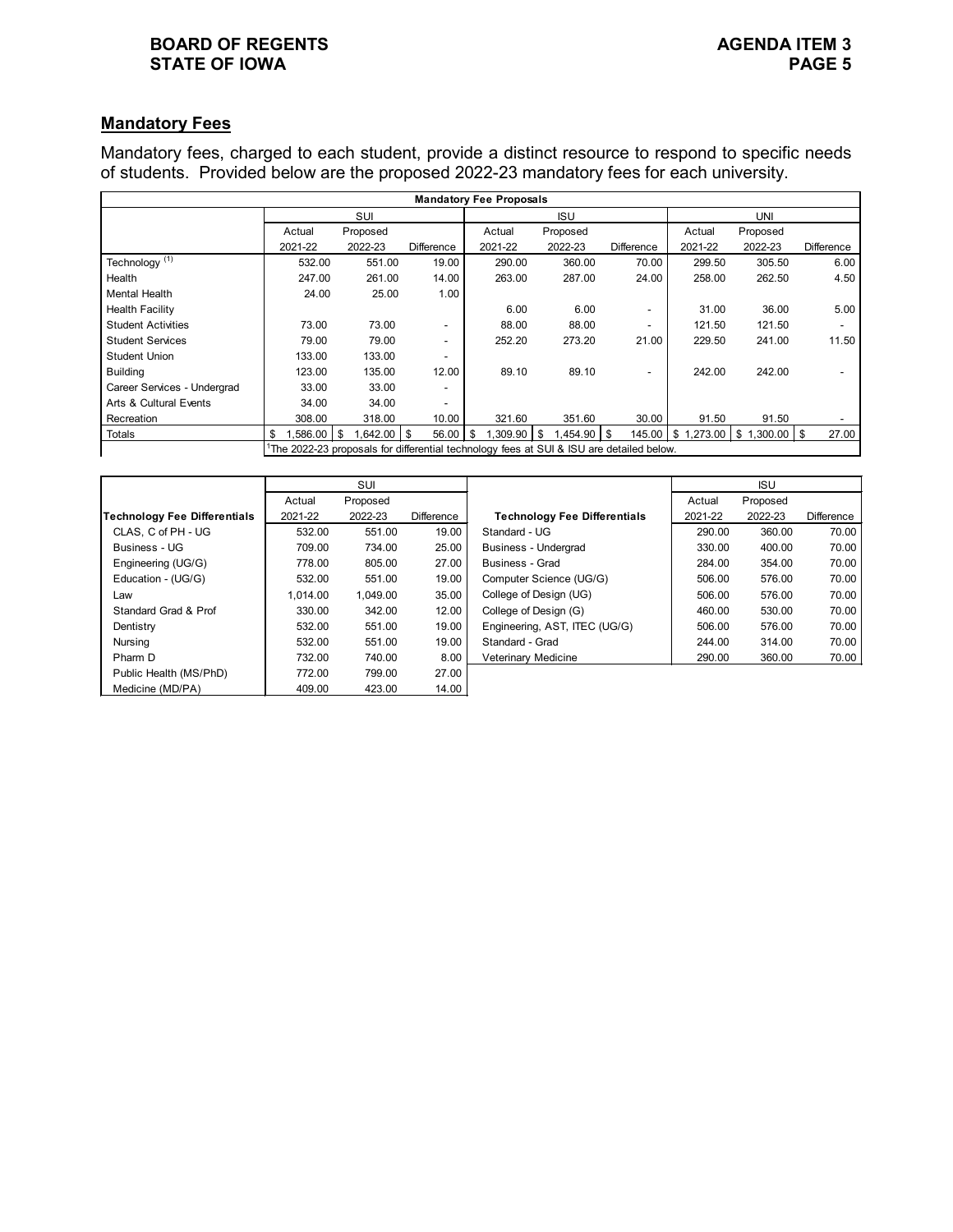### UNIVERSITY OF IOWA

SUI proposes an overall increase in mandatory student fees of \$56.

- Technology As reflected on the previous page, the University recommends a 3.5% increase to all Technology Fees. The net new revenue generated from these increases will fund inflationary increases in IT expenditures to support students.
- Health The proposed \$14 increase to the Health Fee will support the increased demand for Student Health services and higher costs to provide those services. In the upcoming year, Student Health will hire additional staff to provide critical psychiatric services and fill a nursing position that has remained open.

In addition, SUI requests that both the Student Health and Mental Health fees be pro-rated to all students similar to the other mandatory fees, including those below 5 credit hours. A schedule of pro-rated mandatory fees for part-time students will be included in docket for the second reading of the proposed rates in July.

- Mental Health The proposed Mental Health Fee increase of \$1 will support higher personnel costs and enhanced suicide prevention programs for students, faculty, and staff.
- Recreation A \$10 increase is proposed to support increased operational and programming costs of the recreation facilities and to meet the scheduled debt service payments.
- Building The proposed \$12 increase in the Building Fee would be used to fund projects in the Iowa Memorial Union to address the deferred maintenance backlog. Deferred maintenance needs include needed electrical, HVAC, plumbing, and elevator improvements. The requested increase will not address all needs but will begin the process.

#### IOWA STATE UNIVERSITY

ISU proposes an overall increase in mandatory student fees of \$145.

- Technology Over the past 12 years, the fee has increased a total of \$30 per semester to support the major ongoing effort of system modernization (including admissions, financial aid, advising, catalog, registration among many others). In that time, in addition to software systems modernization, there has been significant growth in infrastructure needs to support increasing demand for wireless access and high bandwidth services. Additionally, the demands for modern classroom technology have continued to increase, as has the cost of software subscriptions for student use. Finally, the needs for better security and data privacy and digital accessibility continue to expand. The proposed \$70 increase will help address these needs.
- Health Student utilization of the Thielen Student Health Center continues to significantly increase despite decreased enrollment. Over the last six years, utilization of the Thielen Student Health Center has increased 24%, including increased complexity and severity of student needs. While the Center has implemented numerous cost control and efficiency measures, the proposed \$24 fee increase is necessary to provide the high quality, accessible, affordable and accountable health care to students.
- Student Services This student fee, university support, the City of Ames, and fare box revenue jointly fund CyRide. The proposed \$21 increase will directed to the CyRide component of the services fee and is needed for fuel and labor cost increases as well as maintaining quality and safe service.
- Recreation Recreation Services is requesting a student fee increase of \$30 per year. This fee increase, along with a number of operational changes already implemented, will support competitive wages, higher costs for goods, services and insurance, maintain the required debt service coverage, and help stabilize the department after the budget reductions resulting from the pandemic.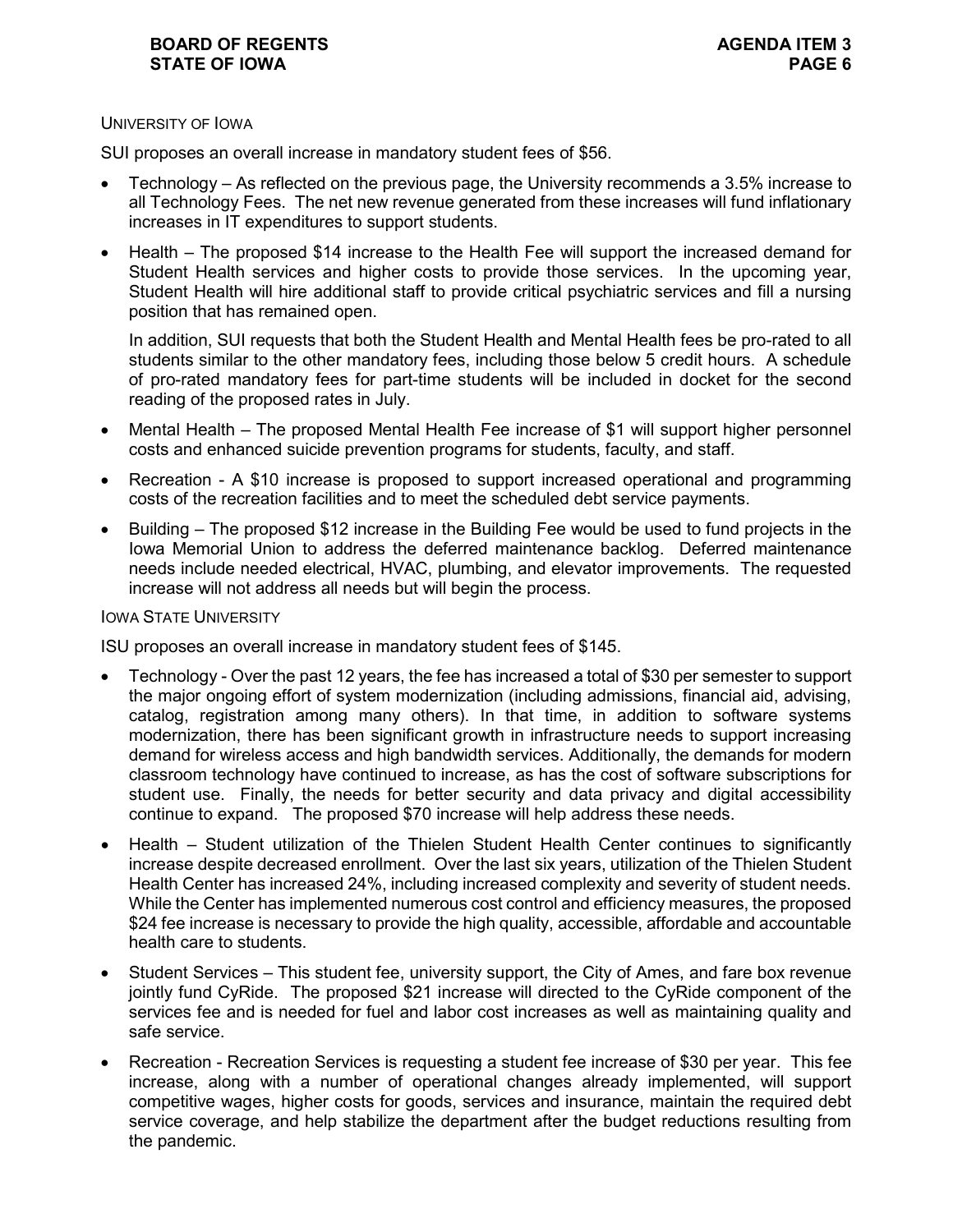## **BOARD OF REGENTS AGENDA ITEM 3 STATE OF IOWA PAGE 7**

#### UNIVERSITY OF NORTHERN IOWA

UNI proposes an overall increase in mandatory student fees of \$27 (2.1%).

• Health – Student Health Services ensures student access to essential health services, including medical, counseling and wellness services. The number of visits for counseling and office visits has increased in recent years and this funding is vital to continue to provide these services to our students. A \$4.50 increase to the Health Fee is proposed to support Student Health Services.

As is the case with SUI, UNI requests the Student Health fees be pro-rated to all students similar to the other mandatory fees, including those below 5 credit hours. A schedule of pro-rated mandatory fees for part-time students will be included in docket for the second reading of the proposed rates in July.

- Technology UNI proposes a \$6 increase to the technology fee to support the maintenance and expansion of institutional technology support systems and services including the University's learning management system (LMS), lecture-capture system, video conferencing services, polling systems, testing services, classroom technologies, data network connectivity and services, assistive technologies, computer laboratories, software subscriptions, online content and learning systems, and several other services.
- Student Services The proposed student services fee reflects an \$11.50 increase to provide needed revenue to support intercollegiate athletics
- Health Facility The proposed \$5 increase to this fee will support building infrastructure maintenance and upgrades to the health facility.

### **Estimated Cost of Attendance**

Iowa Code §262.9(19) requires the Board to publish the estimated total cost of attending the Regent universities, including room and board and other costs, at the same time that it publishes final tuition and mandatory fees.

Based on the proposed base tuition rates, room and board rates, and other costs, the following table estimates the total cost of attendance for a resident undergraduate student.

Other costs, as quantified for financial aid calculations, include the universities' estimates of student costs for books, supplies, transportation and personal expenses. Other expense increases projected by the SUI's financial aid office include transportation cost estimates and personal expenses not charged by the University.

|            | 2022-23 Academic Year Resident Undergraduate<br><b>Estimated Cost of Attendance</b> |                     |                                             |           |              |        |                   |          |                                                           |                  |               |                     |  |  |  |
|------------|-------------------------------------------------------------------------------------|---------------------|---------------------------------------------|-----------|--------------|--------|-------------------|----------|-----------------------------------------------------------|------------------|---------------|---------------------|--|--|--|
|            |                                                                                     | <b>Tuition/Fees</b> |                                             |           | Room & Board |        |                   | Other*   |                                                           |                  | <b>Totals</b> |                     |  |  |  |
|            |                                                                                     | FY 22-23            |                                             |           |              |        |                   |          |                                                           |                  |               |                     |  |  |  |
|            |                                                                                     |                     | FY 21-22   Proposed   Difference   FY 21-22 |           |              |        |                   |          | FY 22-23 Difference FY 21-22 FY 22-23 Difference FY 21-22 |                  |               | FY 22-23 Difference |  |  |  |
| SUI        | 9.942.00                                                                            | 10.353.00           | 411.00                                      | 10.956.00 | 11.279.00    |        | 323.00   4.636.00 | 5.054.00 |                                                           | 418.00 25.534.00 | 26.686.00     | 1.152.00            |  |  |  |
| <b>ISU</b> | 9.633.90                                                                            | 10.132.90           | 499.00                                      | 9.088.00  | 9.358.00     |        | 270.00 3.430.00   | 3.980.00 |                                                           | 550.00 22.151.90 | 23.470.90     | 1.319.00            |  |  |  |
| <b>UNI</b> | 9.053.00                                                                            | 9.411.00            | 358.00                                      | 9.160.00  | 9.343.00     |        | 183.00 3.196.00   | 3.234.00 |                                                           | 38.00 21.409.00  | 21.988.00     | 579.00              |  |  |  |
| Averages   | 9.542.97                                                                            | 9.965.63            | 422.67                                      | 9.734.67  | 9.993.33     | 258.67 | 3.754.00          | 4.089.33 | 335.33                                                    | 23.031.63        | 24.048.30     | 1,016.67            |  |  |  |

\* Books and supplies, transportation, and other living expenses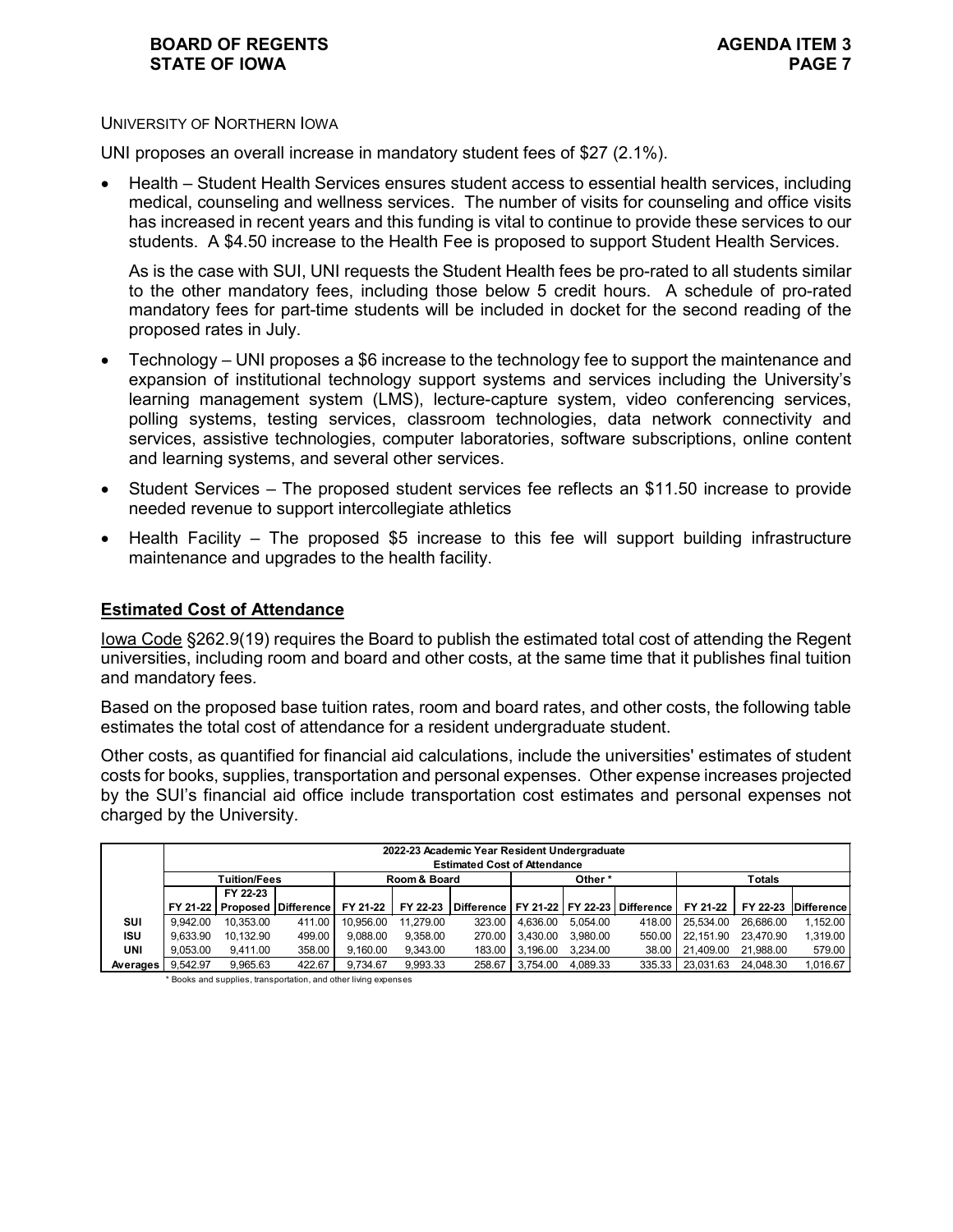## **BOARD OF REGENTS**<br> **BOARD OF REGENTS**<br> **BOARD OF IOWA**<br> **PAGE 8 STATE OF IOWA**

## **Peer Groups**

The following tables compare current resident and non-resident undergraduate tuition and fee rates with the Board-established peer groups. Generally, the Regent universities are at or near the bottom of their respective peer groups and all rates are significantly below the average.

| 2021-22 RESIDENT UNDERGRAD TUITION & FEES PEER COMPARISON |    |                |                              |    |                |                              |                             |        |  |  |  |  |  |
|-----------------------------------------------------------|----|----------------|------------------------------|----|----------------|------------------------------|-----------------------------|--------|--|--|--|--|--|
| UNIVERSITY OF IOWA                                        |    |                | <b>IOWA STATE UNIVERSITY</b> |    |                |                              | UNIVERSITY OF NORTHERN IOWA |        |  |  |  |  |  |
|                                                           |    | Tuition & Fees |                              |    | Tuition & Fees | Tuition & Fees               |                             |        |  |  |  |  |  |
| <b>ILLINOIS</b>                                           | S  | 16.866         | <b>PENN STATE</b>            | \$ | 18.898         | UMASS-DARTMOUTH              | \$                          | 14.834 |  |  |  |  |  |
| <b>IMICHIGAN</b>                                          |    | 16.178         | <b>ILLINOIS</b>              |    | 16.866         | MINNESOTA, DULUTH            |                             | 13.241 |  |  |  |  |  |
| <b>IMINNESOTA</b>                                         | \$ | 15.254         | <b>MINNESOTA</b>             | S  | 15.254         | <b>COLLEGE OF CHARLESTON</b> | S                           | 12,943 |  |  |  |  |  |
| <b>ICALIFORNIA, LOS ANGELES</b>                           | S  | 13.258         | <b>MICHIGAN STATE</b>        | \$ | 14.850         | <b>FERRIS STATE</b>          |                             | 12,920 |  |  |  |  |  |
| <b>ARIZONA</b>                                            | \$ | 12.713         | CALIFORNIA, DAVIS            |    | 14.645         | <b>EASTERN ILLINOIS</b>      |                             | 12.782 |  |  |  |  |  |
| <b>OHIO STATE</b>                                         |    | 11.936         | <b>TEXAS A&amp;M</b>         |    | 12.188         | <b>JAMES MADISON</b>         |                             | 12.638 |  |  |  |  |  |
| <b>TEXAS</b>                                              |    | 11.737         | OHIO STATE                   |    | 11.936         | SO. ILLINOIS-EDWARDSVILLE    |                             | 12.219 |  |  |  |  |  |
| <b>INDIANA</b>                                            |    | 11.333         | <b>WISCONSIN</b>             | \$ | 10.720         | <b>MARSHALL</b>              |                             | 9,914  |  |  |  |  |  |
| <b>WISCONSIN</b>                                          |    | 10.720         | <b>PURDUE</b>                |    | 9.992          | TRUMAN STATE                 |                             | 9,519  |  |  |  |  |  |
| IIOWA                                                     |    | 9.942          | <b>IOWA STATE</b>            |    | 9.634          | <b>NORTHERN IOWA</b>         |                             | 9,053  |  |  |  |  |  |
| <b>INORTH CAROLINA</b>                                    | \$ | 9.036          | NORTH CAROLINA STATE         | \$ | 9.131          | <b>WESTERN WASHINGTON</b>    |                             | 8.703  |  |  |  |  |  |
| Avg excluding SUI                                         | \$ | 12.903         | Avg excluding ISU            |    | 13,448         | Avg excluding UNI            | \$                          | 11.971 |  |  |  |  |  |

**2021-22 NON-RESIDENT UNDERGRAD TUITION & FEES PEER COMPARISON**

| UNIVERSITY OF IOWA       |     |                | <b>IOWA STATE UNIVERSITY</b> |    |                | UNIVERSITY OF NORTHERN IOWA  |    |                |  |  |  |
|--------------------------|-----|----------------|------------------------------|----|----------------|------------------------------|----|----------------|--|--|--|
|                          |     | Tuition & Fees |                              |    | Tuition & Fees |                              |    | Tuition & Fees |  |  |  |
| <b>IMICHIGAN</b>         | S   | 53.232         | CALIFORNIA, DAVIS            | \$ | 44.399         | <b>COLLEGE OF CHARLESTON</b> | \$ | 34.403         |  |  |  |
| ICALIFORNIA. LOS ANGELES | \$  | 43.012         | <b>MICHIGAN STATE</b>        | \$ | 40.622         | UMASS-DARTMOUTH              |    | 30,579         |  |  |  |
| <b>ITEXAS</b>            | \$  | 41.055         | <b>TEXAS A&amp;M</b>         | \$ | 39.171         | <b>JAMES MADISON</b>         | \$ | 29,564         |  |  |  |
| <b>WISCONSIN</b>         |     | 38,608         | <b>WISCONSIN</b>             | \$ | 38.608         | <b>WESTERN WASHINGTON</b>    |    | 25,930         |  |  |  |
| <b>INDIANA</b>           |     | 38.353         | <b>PENN STATE</b>            |    | 36.476         | <b>MARSHALL</b>              |    | 20.968         |  |  |  |
| <b>ARIZONA</b>           | \$  | 37.235         | OHIO STATE                   | \$ | 35.019         | <b>NORTHERN IOWA</b>         | S  | 19,753         |  |  |  |
| <b>INORTH CAROLINA</b>   | \$. | 36.899         | <b>ILLINOIS</b>              |    | 34.316         | MINNESOTA, DULUTH            | \$ | 18.539         |  |  |  |
| <b>OHIO STATE</b>        | \$  | 35.019         | <b>MINNESOTA</b>             | \$ | 33.817         | <b>TRUMAN STATE</b>          | \$ | 17,240         |  |  |  |
| <b>ILLINOIS</b>          |     | 34.316         | NORTH CAROLINA STATE         | \$ | 29.916         | <b>EASTERN ILLINOIS</b>      | \$ | 15.150         |  |  |  |
| <b>IMINNESOTA</b>        |     | 33.817         | <b>PURDUE</b>                |    | 28.794         | <b>FERRIS STATE</b>          | \$ | 12.920         |  |  |  |
| IIOWA                    | \$  | 31.905         | <b>IOWA STATE</b>            |    | 25.446         | SO. ILLINOIS-EDWARDSVILLE    | \$ | 12.219         |  |  |  |
| Avg excluding SUI        | \$  | 39.155         | Avg excluding ISU            | S. | 36.114         | Avg excluding UNI            | S  | 21,751         |  |  |  |

**2021-22 RESIDENT GRADUATE TUITION & FEES PEER COMPARISON**

| UNIVERSITY OF IOWA       |    |                | <b>IOWA STATE UNIVERSITY</b> |    |                | UNIVERSITY OF NORTHERN IOWA  |                |        |  |  |  |
|--------------------------|----|----------------|------------------------------|----|----------------|------------------------------|----------------|--------|--|--|--|
|                          |    | Tuition & Fees |                              |    | Tuition & Fees |                              | Tuition & Fees |        |  |  |  |
| <b>MICHIGAN</b>          | S  | 25.230         | <b>PENN STATE</b>            | S  | 23.612         | MINNESOTA, DULUTH            |                | 18.665 |  |  |  |
| <b>MINNESOTA</b>         | S  | 19.494         | <b>MICHIGAN STATE</b>        | \$ | 19.714         | <b>JAMES MADISON</b>         |                | 14.412 |  |  |  |
| <b>IILLINOIS</b>         | \$ | 18.196         | <b>MINNESOTA</b>             | S  | 19.494         | <b>COLLEGE OF CHARLESTON</b> | S              | 14,232 |  |  |  |
| <b>ARIZONA</b>           | S  | 13.460         | <b>ILLINOIS</b>              | \$ | 18.196         | MASSACHUSETTS-DARTSMOUTH     | \$             | 12.724 |  |  |  |
| ICALIFORNIA. LOS ANGELES | \$ | 13.036         | CALIFORNIA, DAVIS            | \$ | 13.608         | <b>FERRIS STATE</b>          | \$             | 12,528 |  |  |  |
| NORTH CAROLINA           | \$ | 12.582         | OHIO STATE                   | \$ | 12.425         | <b>WESTERN WASHINGTON</b>    | \$             | 12.490 |  |  |  |
| <b>OHIO STATE</b>        | \$ | 12.425         | <b>WISCONSIN</b>             | \$ | 12.174         | <b>NORTHERN IOWA</b>         |                | 10,569 |  |  |  |
| <b>WISCONSIN</b>         | \$ | 12.174         | NORTH CAROLINA STATE         | \$ | 11.703         | MARSHALL                     | \$             | 10.244 |  |  |  |
| IIOWA                    |    | 12.065         | <b>IOWA STATE</b>            |    | 11.404         | <b>EASTERN ILLINOIS</b>      | \$             | 10,170 |  |  |  |
| <b>TEXAS</b>             | S  | 12.028         | <b>TEXAS A&amp;M</b>         | \$ | 10.361         | <b>TRUMAN STATE</b>          | \$             | 8.354  |  |  |  |
| <b>INDIANA</b>           | \$ | 11.329         | <b>PURDUE</b>                |    | 9.992          | SO. ILLINOIS-EDWARDSVILLE    | \$             | 7.974  |  |  |  |
| Avg excluding SUI        | \$ | 14.999         | Ava excluding ISU            | \$ | 15.128         | Ava excluding UNI            | S              | 12.179 |  |  |  |

#### **2021-22 NON-RESIDENT GRADUATE TUITION & FEES PEER COMPARISON**

| UNIVERSITY OF IOWA             |    |                | <b>IOWA STATE UNIVERSITY</b> |    |                | UNIVERSITY OF NORTHERN IOWA  |    |                |  |  |  |
|--------------------------------|----|----------------|------------------------------|----|----------------|------------------------------|----|----------------|--|--|--|
|                                |    | Tuition & Fees |                              |    | Tuition & Fees |                              |    | Tuition & Fees |  |  |  |
| <b>MICHIGAN</b>                |    | 50.464         | <b>PENN STATE</b>            | \$ | 39.778         | <b>COLLEGE OF CHARLESTON</b> | \$ | 37,832         |  |  |  |
| <b>OHIO STATE</b>              | S  | 38.377         | <b>MICHIGAN STATE</b>        | \$ | 38.638         | MINNESOTA, DULUTH            | \$ | 28.433         |  |  |  |
| <b>ARIZONA</b>                 | S  | 33.644         | OHIO STATE                   | S  | 38.377         | <b>JAMES MADISON</b>         | S  | 27.336         |  |  |  |
| <b>ILLINOIS</b>                |    | 33.484         | <b>ILLINOIS</b>              |    | 33.484         | <b>WESTERN WASHINGTON</b>    |    | 24.737         |  |  |  |
| <b>INDIANA</b>                 | S  | 33.353         | NORTH CAROLINA STATE         | S  | 29.690         | MARSHALL                     | \$ | 22.796         |  |  |  |
| <b>IIOWA</b>                   |    | 31.012         | <b>MINNESOTA</b>             | \$ | 30.018         | MASSACHUSETTS-DARTSMOUTH     | \$ | 22,615         |  |  |  |
| <b>INORTH CAROLINA</b>         |    | 30.874         | <b>PURDUE</b>                | \$ | 28.794         | <b>NORTHERN IOWA</b>         | \$ | 21.201         |  |  |  |
| <b>IMINNESOTA</b>              | \$ | 29.262         | CALIFORNIA, DAVIS            | \$ | 28.710         | <b>EASTERN ILLINOIS</b>      |    | 20.039         |  |  |  |
| <b>CALIFORNIA, LOS ANGELES</b> | S  | 28.138         | <b>IOWA STATE</b>            |    | 26.948         | <b>FERRIS STATE</b>          |    | 12,528         |  |  |  |
| <b>WISCONSIN</b>               | \$ | 25.501         | <b>WISCONSIN</b>             | \$ | 25.501         | <b>TRUMAN STATE</b>          | \$ | 8.354          |  |  |  |
| <b>TEXAS</b>                   | S  | 22.886         | <b>TEXAS A&amp;M</b>         | \$ | 23,070         | SO. ILLINOIS-EDWARDSVILLE    | \$ | 7.974          |  |  |  |
| Ava excluding SUI              | \$ | 32.598         | Ava excluding ISU            | \$ | 31.606         | Ava excluding UNI            | \$ | 21.264         |  |  |  |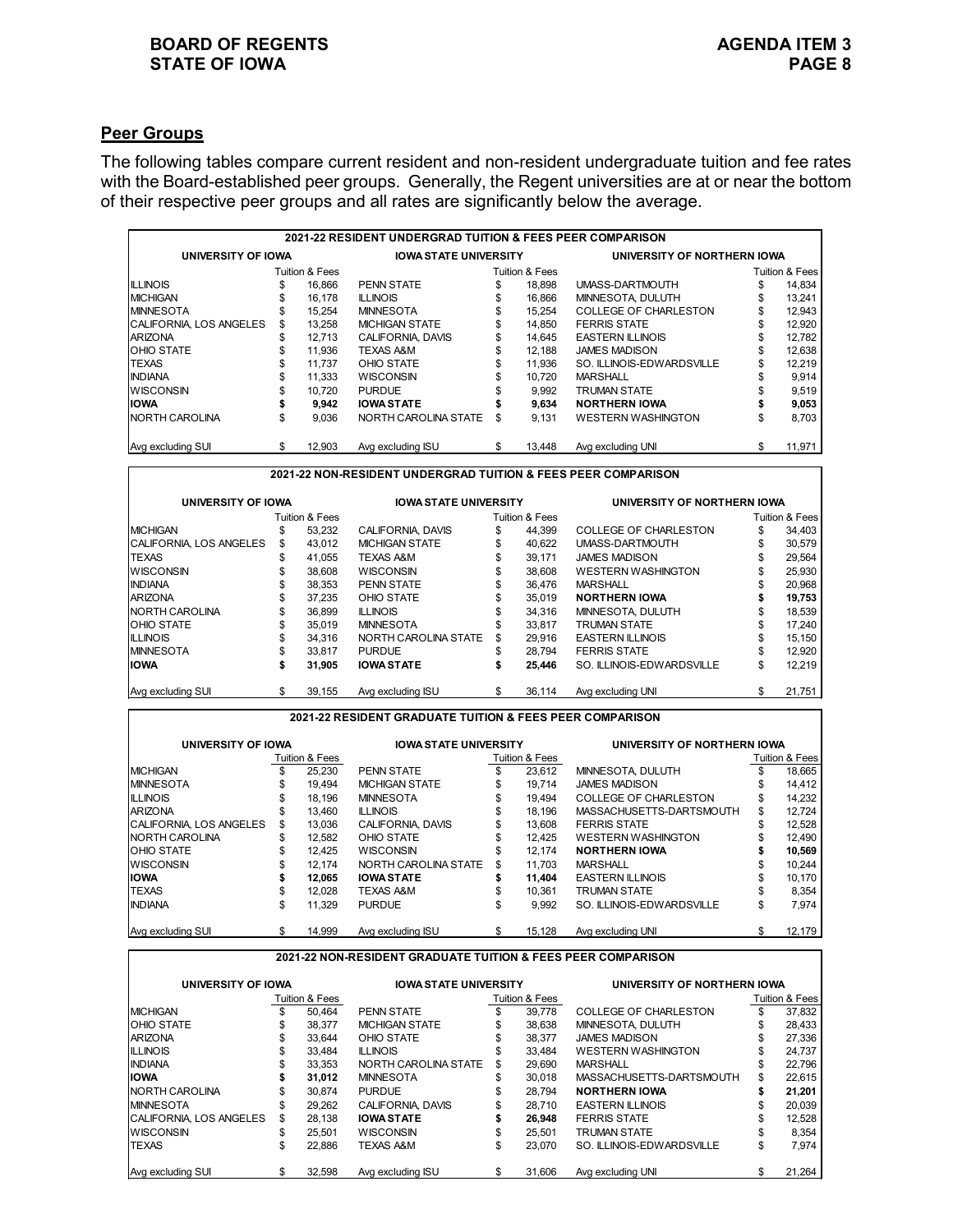| <b>Regent Undergraduate</b><br><b>Tuition and Fees</b> |          |          |  |  |  |  |  |  |  |  |  |  |  |
|--------------------------------------------------------|----------|----------|--|--|--|--|--|--|--|--|--|--|--|
| 2021-22 Academic Year                                  |          |          |  |  |  |  |  |  |  |  |  |  |  |
| Nonresident<br><b>Resident</b>                         |          |          |  |  |  |  |  |  |  |  |  |  |  |
| University of Iowa                                     | \$9,942  | \$31,905 |  |  |  |  |  |  |  |  |  |  |  |
| SUI Peer Group Average *                               | \$12,903 | \$39,155 |  |  |  |  |  |  |  |  |  |  |  |
| \$ from Peer Group Average                             | \$2,961  | \$7,250  |  |  |  |  |  |  |  |  |  |  |  |
| % of Peer Group Average                                | 77.1%    | 81.5%    |  |  |  |  |  |  |  |  |  |  |  |
| <b>Iowa State University</b>                           | \$9,634  | \$25,446 |  |  |  |  |  |  |  |  |  |  |  |
| ISU Peer Group Average *                               | \$13,448 | \$36,114 |  |  |  |  |  |  |  |  |  |  |  |
| \$ from Peer Group Average                             | \$3,814  | \$10,668 |  |  |  |  |  |  |  |  |  |  |  |
| % of Peer Group Average                                | 71.6%    | 70.5%    |  |  |  |  |  |  |  |  |  |  |  |
| University of Northern Iowa                            | \$9,053  | \$19,753 |  |  |  |  |  |  |  |  |  |  |  |
| UNI Peer Group Average *                               | \$11,971 | \$21,751 |  |  |  |  |  |  |  |  |  |  |  |
| \$ from Peer Group Average                             | \$2,918  | \$1,998  |  |  |  |  |  |  |  |  |  |  |  |
| % of Peer Group Average                                | 75.6%    | 90.8%    |  |  |  |  |  |  |  |  |  |  |  |

\*Averages exclude Regent institutions.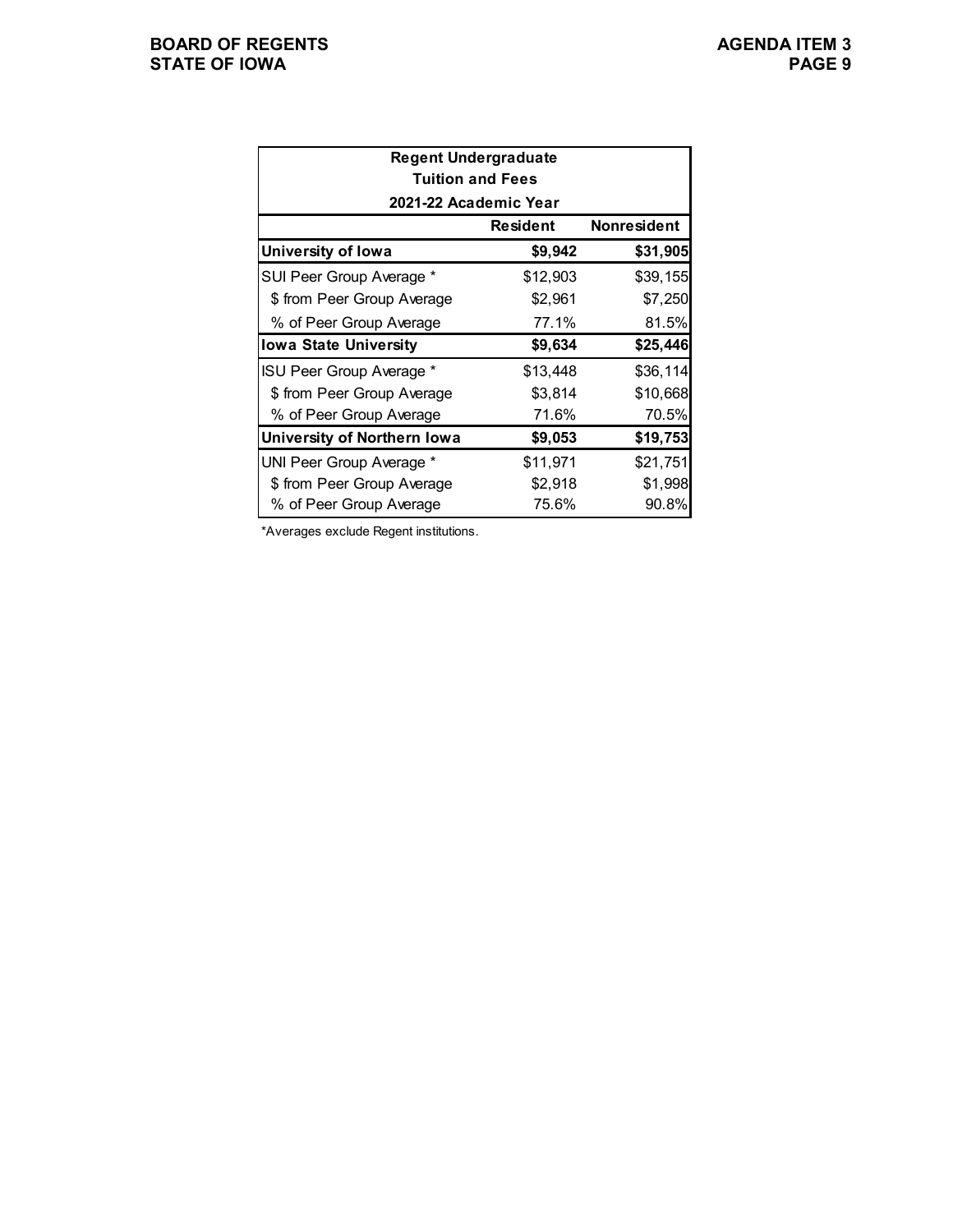## **BOARD OF REGENTS AGENDA ITEM 3 STATE OF IOWA**

|                                                               | <b>TUITION</b> |            |            |                   |                           |                     |          | <b>MANDATORY FEES</b> |                             |                      |                           |                     |                |             |            | <b>TOTALS</b>  |             |
|---------------------------------------------------------------|----------------|------------|------------|-------------------|---------------------------|---------------------|----------|-----------------------|-----------------------------|----------------------|---------------------------|---------------------|----------------|-------------|------------|----------------|-------------|
|                                                               | FY 2023        |            |            |                   |                           |                     |          |                       |                             |                      |                           |                     |                | Current     | Proposed   | \$ Increase in | Increase In |
|                                                               | Base           |            |            |                   | Student                   | Student             | Student  |                       | Career                      | Arts &               |                           | Professiona         | Total          | Tuition &   | Tuition &  | Tuition &      | Tuition &   |
|                                                               | Tuition        | Technology | Health     | Mental            | <b>Activities</b>         | Services            | Union    | <b>Building</b>       | Services                    | Cultural             | Recreation                | Enhancemt           | Mandatory      | Mandatory   | Mandatory  | Mandatory      | Mandatory   |
|                                                               |                | Fee        | Fee        | <b>Health Fee</b> | Fee                       | Fee                 | Fee      | Fee                   | Fee                         | Events Fee           | Fee                       | Fee                 | Fees           | Fees        | Fees       | Fees           | Fees        |
| <b>IUNIVERSITY OF IOWA</b>                                    |                |            |            |                   |                           |                     |          |                       |                             |                      |                           |                     |                |             |            |                |             |
| Undergraduate Resident - Business (lower division)            | 10,486<br>\$.  | 734        | 261S<br>\$ | 25                | 73                        | 79                  | 133      | 135<br>l s            | 33                          | 34<br>l \$           | 318<br>\$                 |                     | 1,825.00<br>\$ | \$11,726.00 | 12,311.00  | 585.00         | 5.0%        |
| Undergraduate Resident - Business (upper division)            | 12,315         | 734        | 261        | 25                | 73                        | 79                  | 133      | 135                   | 33                          | 34<br>$\mathbf{C}$   | 318<br>$\mathfrak{L}$     |                     | 1,825.00       | 13,480.00   | 14,140.00  | 660.00         | 4.9%        |
| Jndergraduate Resident - CLAS, CoPH & University College      | 8,711          | 551        | 261        | 25                | 73                        | 79<br>l \$          | 133      | 135                   | 33                          | 34<br><b>S</b>       | 318                       |                     | 1,642.00       | 9,942.00    | 10,353.00  | 411.00         | 4.1%        |
| Indergraduate Resident - CLAS Computer Science (upper divisio | 9,754          | 551        | 261        | 25                | 73                        | 79                  | 133      | 135                   | 33                          | 34<br>$\mathfrak{L}$ | 318                       |                     | 1,642.00       | 10,942.00   | 11,396.00  | 454.00         | 4.1%        |
| Undergraduate Resident - Education                            | 8.711          | 551        | 261        | 25                | 73<br>\$                  | 79<br>l s           | 133      | 135                   | 33                          | 34<br>$\mathbf{S}$   | 318<br>\$                 |                     | 1.642.00       | 9.942.00    | 10.353.00  | 411.00         | 4.1%        |
| Jndergraduate Resident - Engineering (1st year)               | 9,875          | 805        | 261S       | 25                | 73                        | 79<br>I۶            | 133      | 135                   | 33                          | 34<br>$\mathbf{s}$   | 318<br>ፍ                  |                     | 1,896.00       | 11.304.00   | 11.771.00  | 467.00         | 4.1%        |
| Undergraduate Resident - Engineering (2nd year)               | 11,751         | 805        | 261        | 25                | 73<br>ፍ                   | 79<br>۱¢            | 133      | 135                   | 33                          | 34<br>Ι۹             | 318<br>ፍ                  |                     | 1,896.00       | 13,104.00   | 13,647.00  | 543.00         | 4.1%        |
| Indergraduate Resident - Engineering (upper division)         | 11,751         | 805        | 261S       | 25                | 73<br><b>¢</b>            | 79<br>l s           | 133      | 135                   | 33                          | 34<br>l s            | 318                       |                     | 1,896.00       | 13,104.00   | 13,647.00  | 543.00         | 4.1%        |
| Jndergraduate Resident - Medicine                             | 8.711          | 342        | 261        | 25                | 73                        | 79<br><b>S</b>      | 133      | 135                   | 33                          | 34<br><b>S</b>       | 318                       |                     | 1,433.00       | 9,740.00    | 10.144.00  | 404.00         | 4.1%        |
| Undergraduate Resident - Nursing                              | 12,009         | 551        | 261        | 25                | 73                        | 79<br>l \$          | 133      | 135                   | 33                          | 34<br>- \$           | 318<br>\$                 |                     | 1,642.00       | 12,915.00   | 13,651.00  | 736.00         | 5.7%        |
| Indergraduate Nonresident - Business (lower division)         | 32.488         | 734        | 261        | 25                | 73                        | 79<br>$\mathbf{S}$  | 133      | 135                   | 33                          | 34<br>$\mathbf{s}$   | 318                       |                     | 1,825.00       | 33.728.00   | 34.313.00  | 585.00         | 1.7%        |
| Undergraduate Nonresident - Business (upper division)         | 34.488         | 734        | 261S       | 25                | 73<br>-\$                 | 79<br>$\mathcal{S}$ | 133      | 135                   | 33                          | 34<br>l s            | 318<br>\$                 |                     | 1,825.00       | 35,653.00   | 36.313.00  | 660.00         | 1.9%        |
| Jndergraduate Nonresident - CLAS, CoPH & University College   | 30,674         | 551        | 261S       | 25                | 73<br>ፍ                   | 79<br>١s            | 133      | 135                   | 33                          | 34<br>l s            | 318<br>ፍ                  |                     | 1,642.00       | 31,905.00   | 32,316.00  | 411.00         | 1.3%        |
| Indergraduate Nonresident - CLAS Computer Science (upper divi | 31,717         | 551        | 261        | 25                | 73<br>ς.                  | 79<br><b>S</b>      | 133      | 135                   | 33                          | 34<br>l s            | 318                       |                     | 1,642.00       | 32,905.00   | 33,359.00  | 454.00         | 1.4%        |
| Indergraduate Nonresident - Education                         | 30,674         | 551        | 261        | 25                | 73<br>$\mathfrak{s}$      | 79<br>l \$          | 133      | 135                   | 33                          | 34<br>l s            | 318<br>\$                 |                     | 1,642.00       | 31,905.00   | 32,316.00  | 411.00         | 1.3%        |
| Indergraduate Nonresident - Engineering (1st year)            | 31.819         | 805        | 261        | 25                | 73                        | 79                  | 133      | 135                   | 33                          | 34<br>$\mathbf{s}$   | 318<br>\$                 |                     | 1,896.00       | 33.248.00   | 33.715.00  | 467.00         | 1.4%        |
| Jndergraduate Nonresident - Engineering (2nd year)            | 33,985         | 805        | 261        | 25                | 73<br>$\hat{\mathcal{L}}$ | 79<br>I۶            | 133      | 135                   | 33                          | 34<br><b>S</b>       | 318<br>$\mathbf{\hat{z}}$ |                     | 1,896.00       | 35.338.00   | 35.881.00  | 543.00         | 1.5%        |
| Indergraduate Nonresident - Engineering (upper division)      | 33,985         | 805        | 261S       | 25                | 73                        | 79<br>۱¢            | 133      | 135                   | 33                          | 34<br>$\mathcal{S}$  | 318                       |                     | 1,896.00       | 35,338.00   | 35,881.00  | 543.00         | 1.5%        |
| Undergraduate Nonresident - Medicine                          | 30,674         | 342        | 261        | 25                | 73                        | 79<br>l \$          | 133      | 135                   | 33                          | 34<br>$\mathbf{s}$   | 318                       |                     | 1,433.00       | 31,703.00   | 32, 107.00 | 404.00         | 1.3%        |
| Undergraduate Nonresident - Nursing                           | 34.122         | 551        | 261        | 25                | 73<br>$\mathfrak{s}$      | 79<br>l s           | 133      | 135                   | 33                          | 34<br><b>S</b>       | 318<br>\$                 |                     | 1,642.00       | 35,028.00   | 35,764.00  | 736.00         | 2.1%        |
| <b>Graduate Resident</b>                                      | 10.875         | 342        | 261S       | 25                | 73                        | 79<br>I۶            | $133$ \$ | 135                   | $\overline{\phantom{a}}$    | 34<br>$\mathbf{s}$   | 318<br>ፍ                  | 80<br>. ድ           | 1,480.00       | 11.863.00   | 12,355.00  | 492.00         | 4.1%        |
| Graduate Resident - CLAS                                      | 10,875         | 551        | 261        | 25                | 73                        | 79<br>۱¢            | 133      | 135                   | $\mathbf{r}$                | 34<br>l \$           | 318<br>ፍ                  | 80                  | 1,689.00       | 12,065.00   | 12,564.00  | 499.00         | 4.1%        |
| Graduate Resident - Education                                 | 12,829         | 551        | 261        | 25                | 73                        | 79<br>$\mathcal{S}$ | 133      | 135                   | $\sim$                      | 34<br>- \$           | 318                       | 80                  | 1,689.00       | 13,939.00   | 14,518.00  | 579.00         | 4.2%        |
| Graduate Resident - Engineering                               | 10,875         | 805        | 261        | 25                | 73                        | 79<br>l \$          | 133      | 135                   | $\overline{a}$              | 34<br>$\sqrt{3}$     | 318                       | 80                  | 1,943.00       | 12,311.00   | 12,818.00  | 507.00         | 4.1%        |
| <b>Graduate Nonresident</b>                                   | 29,822         | 342        | 261        | 25                | 73                        | 79                  | 133      | 135                   | $\blacksquare$              | 34<br>$\mathfrak{L}$ | 318                       | 80                  | 1,480.00       | 30,810.00   | 31,302.00  | 492.00         | 1.6%        |
| Graduate Nonresident - CLAS                                   | 29.822         | 551        | 261        | 25                | 73                        | 79<br>$\mathcal{L}$ | 133      | 135                   |                             | 34<br>$\mathfrak{s}$ | 318<br>\$                 | 80                  | 1,689.00       | 31.012.00   | 31.511.00  | 499.00         | 1.6%        |
|                                                               | 31.777         | 551        | 261        | . ድ               | 73<br>-\$                 | 79<br>l s           | 133      | 135                   | $\sim$                      | <b>S</b><br>34       | 318<br>$\mathbf{\hat{z}}$ | 80<br>\$            |                |             | 33,466.00  |                | 1.8%        |
| Graduate Nonresident - Education                              |                |            |            | 25                | $\hat{\mathcal{L}}$       | 79<br>l s           |          |                       |                             |                      |                           |                     | 1,689.00       | 32,887.00   |            | 579.00         |             |
| Graduate Nonresident - Engineering                            | 29,822         | 805        | 261S       | 25                | 73                        | 79                  | 133      | 135                   | $\sim$                      | 34<br>\$             | 318                       | 80                  | 1,943.00       | 31,258.00   | 31,765.00  | 507.00         | 1.6%        |
| Master of Accountancy Resident                                | 17,066         | 342        | 261        | 25                | 73                        |                     | 133      | 135                   |                             | 34<br>$\mathbf{s}$   | 318                       | 80                  | 1,480.00       | 17,801.00   | 18.546.00  | 745.00         | 4.2%        |
| Master of Accountancy Nonresident                             | 35.324         | 342        | 261        | 25                | 73                        | 79<br>$\mathcal{S}$ | 133      | 135                   | $\sim$                      | $\mathfrak{L}$<br>34 | 318<br>$\mathfrak{s}$     | 80                  | 1,480.00       | 36.059.00   | 36.804.00  | 745.00         | 2.1%        |
| Doctor of Physical Therapy Resident                           | 15,916         | 342        | 261S       | 25                | 73                        | 79<br>l s           | 133      | 135                   | $\sim$                      | 34<br><b>S</b>       | 318<br>\$                 | 80<br>\$            | 1,480.00       | 17,347.00   | 17,396.00  | 49.00          | 0.3%        |
| Doctor of Physical Therapy Nonresident                        | 33,216         | 342        | 261        | 25                | 73                        | 79<br>l s           | 133      | 135                   | $\sim$                      | 34<br>$\mathbf{s}$   | 318<br>$\mathfrak{L}$     | 80                  | 1,480.00       | 34,647.00   | 34,696.00  | 49.00          | 0.1%        |
| Master of Science in Athletic Training Resident               | 18,600         | 342        | 261S       | 25                | 73<br>$\mathfrak{L}$      | 79<br>l \$          | 133      | 135                   | $\sim$                      | 34<br>-S             | $\mathfrak{L}$<br>318     | 80                  | 1,480.00       | 20,031.00   | 20,080.00  | 49.00          | 0.2%        |
| Master of Science in Athletic Training Nonresident            | 18,600         | 342        | 261        | 25                | 73                        | 79                  | 133      | 135                   |                             | 34<br>$\mathbf{s}$   | 318                       | 80                  | 1,480.00       | 20,031.00   | 20,080.00  | 49.00          | 0.2%        |
| Master of Science in Clinical Nutrition Resident              | 10.384         | 342        | 261        | 25                | 73<br>\$                  | 79<br>l s           | 133      | 135                   | $\sim$                      | 34<br>$\mathbf{s}$   | 318<br>$\mathfrak{s}$     | 80                  | 1,480.00       | 11,611.00   | 11,864.00  | 253.00         | 2.2%        |
| Master of Science in Clinical Nutrition Nonresident           | 20.971         | 342        | 261S       | 25                | 73                        | 79<br>I۶            | 133      | 135                   | $\sim$                      | 34<br>$\mathbf{s}$   | 318<br>ፍ                  | 80<br>$\mathcal{F}$ | 1,480.00       | 22.194.00   | 22.451.00  | 257.00         | 1.2%        |
| Master of Science in Nursing Resident                         | 18,504         | 551        | 261        | 25                | 73                        | 79<br>۱s            | 133      | 135                   | $\sim$                      | 34<br>l \$           | 318                       | 80                  | 1,689.00       | 19,383.00   | 20,193.00  | 810.00         | 4.2%        |
| Master of Science in Nursing Nonresident                      | 37,033         | 551        | $261$ \$   | 25                | 73                        | 79                  | 133      | 135                   | $\sim$                      | 34<br>$\sim$         | 318                       | 80                  | 1,689.00       | 37,912.00   | 38,722.00  | 810.00         | 2.1%        |
| Second Degree Master of Nursing Resident (NEW Spring 2023)    | 23,750         | 551        | 261        | 25                | 73                        | 79<br>l \$          | 133      | 135                   |                             | 34<br>$\sim$         | 318                       | 80                  | 1,689.00       |             | 25,439.00  | 25,439.00      | 0.0%        |
| Second Degree Master of Nursing Nonresident (NEW Spring 202)  | 36,280         | 551        | 261        | 25                | 73                        | 79<br>l \$          | 133      | 135                   |                             | 34<br>$\mathfrak{L}$ | 318<br>\$                 | 80                  | 1,689.00       |             | 37,969.00  | 37,969.00      | 0.0%        |
| Master of Health Administration Resident                      | 17.435         | 342        | 261        | 25                | 73                        | 79                  | 133      | 135                   | $\overline{a}$              | 34<br>$\mathfrak{s}$ | 318                       | 80                  | 1.480.00       | 18.155.00   | 18.915.00  | 760.00         | 4.2%        |
| Master of Health Administration Nonresident                   | 35,059         | 342        | 261        | 25<br>l \$        | 73<br>\$                  | 79<br>l s           | 133      | 135                   | $\sim$                      | <b>S</b><br>34       | 318<br>$\mathbf{\hat{z}}$ | 80<br>\$            | 1,480.00       | 35,779.00   | 36,539.00  | 760.00         | 2.1%        |
| Master of Public Health Resident                              | 16.174         | 342        | 261        | 25                | 73<br>$\mathbf{C}$        | 79<br>۱¢            | 133      | 135                   | $\sim$                      | <b>S</b><br>34       | 318<br>ፍ                  | 80                  | 1,480.00       | 16,946.00   | 17,654.00  | 708.00         | 4.2%        |
| Master of Public Health Nonresident                           | 34,493         | 342        | 261        | 25                | 73                        | 79<br>l \$          | 133      | 135                   | $\mathcal{L}_{\mathcal{A}}$ | $\sqrt{3}$<br>34     | 318<br>ፍ                  | 80<br>- \$          | 1,480.00       | 35,265.00   | 35,973.00  | 708.00         | 2.0%        |
| Master of Speech Pathology Residen                            | 13,097         | 551        | 261        | 25                | 73                        | 79                  | 133      | 135                   | $\blacksquare$              | 34<br>$\mathfrak{L}$ | 318                       | 80                  | 1,689.00       | 14,196.00   | 14,786.00  | 590.00         | 4.2%        |
| Master of Speech Pathology Nonresident                        | 32.198         | 551        | 261        | 25                | 73                        | 79                  | 133      | 135                   |                             | 34<br>$\mathbf{s}$   | 318<br>$\mathfrak{L}$     | 80                  | 1,689.00       | 33.297.00   | 33.887.00  | 590.00         | 1.8%        |
| Doctor of Audiology Resident                                  | 13.097         | 551        | 261        | 25<br>Ι¢          | 73<br>-\$                 | 79<br>l s           | 133      | 135                   | $\sim$                      | $\mathbf{s}$<br>34   | 318<br>\$                 | 80<br>- \$          | 1,689.00       | 14,196.00   | 14,786.00  | 590.00         | 4.2%        |
| Doctor of Audiology Nonresident                               | 32.198         | 551        | 261S       | 25                | 73                        | 79<br>I۶            | 133      | 135                   | $\sim$                      | 34<br>l \$           | 318                       | 80                  | 1,689.00       | 33,297.00   | 33,887.00  | 590.00         | 1.8%        |
| Doctor of Nursing Practice Resident                           | 21,428         | 551        | 261        | 25                | 73                        | 79<br><b>S</b>      | 133      | 135                   |                             | 34<br>\$             | 318<br>$\mathbf{C}$       | 80                  | 1,689.00       | 22,187.00   | 23,117.00  | 930.00         | 4.2%        |
| Doctor of Nursing Practice Nonresident                        | 41,513         | 551        | 261        | 25                | 73<br>-9                  | 79<br>l \$          | 133      | 135                   | $\blacksquare$              | 34<br>- \$           | 318<br>\$                 | 80                  | 1,689.00       | 42,272.00   | 43,202.00  | 930.00         | 2.2%        |
| Other Public Health MS and PhD Resident                       | 10.875         | 799        | 261        | 25                | 73                        | 79                  | 133      | 135                   |                             | 34<br>$\mathfrak{L}$ | 318                       | 80                  | 1,937.00       | 12,305.00   | 12,812.00  | 507.00         | 4.1%        |
| Other Public Health MS and PhD Nonresident                    | 29.822         | 799        | 261<br>£.  | 25<br>-96         | 73<br>-S                  | 79<br>I۶            | 133      | 135                   | $\sim$                      | 34<br><b>S</b>       | 318<br>$\mathfrak{s}$     | 80                  | 1.937.00       | 31.252.00   | 31.759.00  | 507.00         | 1.6%        |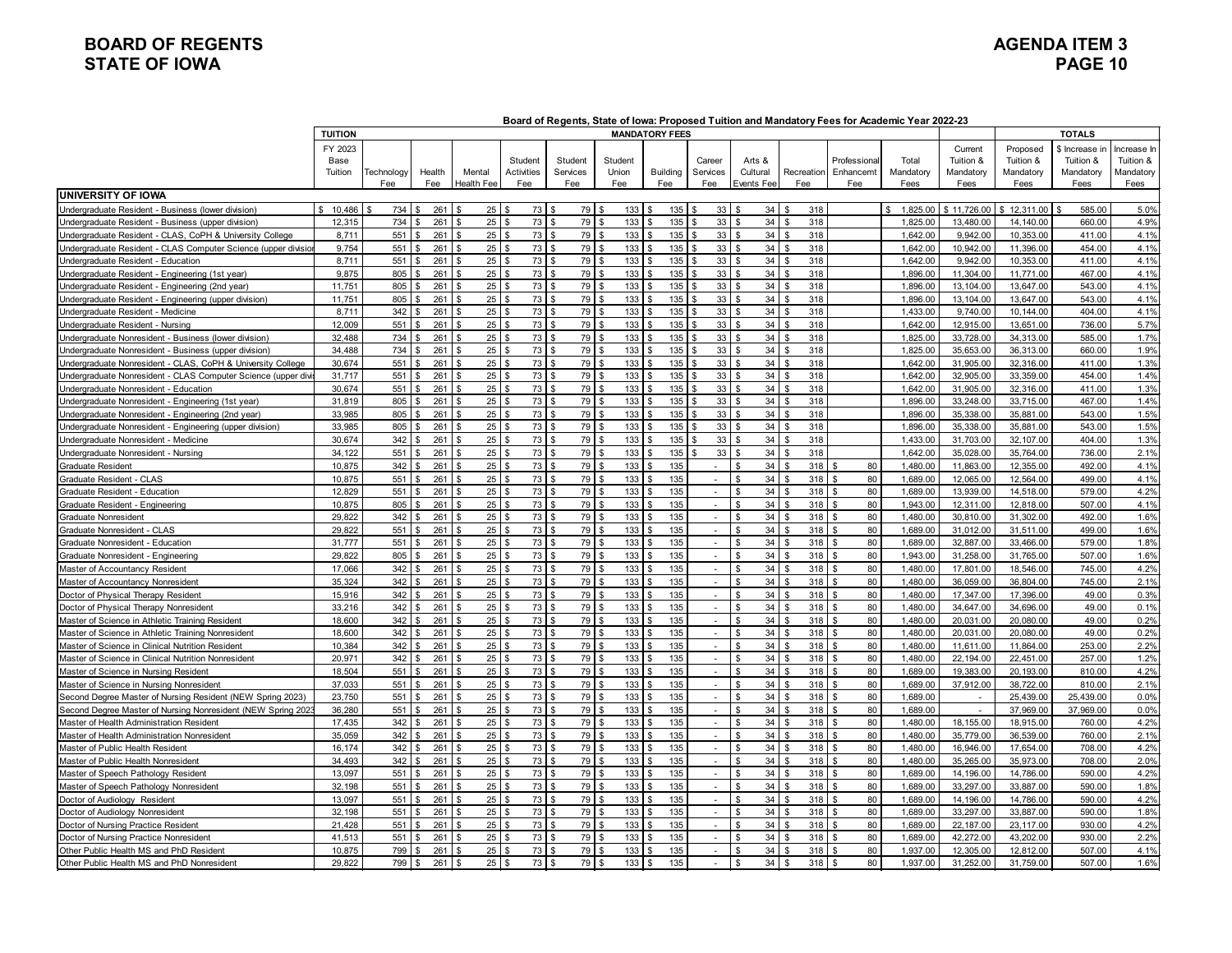## **BOARD OF REGENTS AGENDA ITEM 3 STATE OF IOWA**

|                                                     |                            |                   |               |                       |                              |                             |                         |                       |                           |                                  |                                | Board of Regents, State of Iowa: Proposed Tuition and Mandatory Fees for Academic Year 2022-23 |                            |                                           |                                            |                                                  |                                               |
|-----------------------------------------------------|----------------------------|-------------------|---------------|-----------------------|------------------------------|-----------------------------|-------------------------|-----------------------|---------------------------|----------------------------------|--------------------------------|------------------------------------------------------------------------------------------------|----------------------------|-------------------------------------------|--------------------------------------------|--------------------------------------------------|-----------------------------------------------|
|                                                     | <b>TUITION</b>             |                   |               |                       |                              |                             |                         | <b>MANDATORY FEES</b> |                           |                                  |                                |                                                                                                |                            |                                           |                                            | <b>TOTALS</b>                                    |                                               |
|                                                     | FY 2023<br>Base<br>Tuition | Technology<br>Fee | Health<br>Fee | Mental<br>Health Fee  | Student<br>Activities<br>Fee | Student<br>Services<br>Fee  | Student<br>Union<br>Fee | Building<br>Fee       | Career<br>Services<br>Fee | Arts &<br>Cultural<br>Events Fee | Recreation<br>Fee              | Professional<br>Enhancemt<br>Fee                                                               | Total<br>Mandatory<br>Fees | Current<br>Tuition &<br>Mandatory<br>Fees | Proposed<br>Tuition &<br>Mandatory<br>Fees | \$ Increase in<br>Tuition &<br>Mandatory<br>Fees | Increase In<br>Tuition &<br>Mandatory<br>Fees |
| <b>UNIVERSITY OF IOWA</b>                           |                            |                   |               |                       |                              |                             |                         |                       |                           |                                  |                                |                                                                                                |                            |                                           |                                            |                                                  |                                               |
| <b>MBA Resident</b>                                 | 13,595                     | $342 \mid$ \$     | 261           | $25 \quad$<br>-S      | 73 \$                        | 79 \$                       | 133                     | 135<br><b>S</b>       |                           | 34<br>\$.                        | 318<br>\$                      |                                                                                                | 1.400.00                   | 14,392.00                                 | 14,995.00                                  | 603.00                                           | 4.2%                                          |
| <b>MBA Nonresident</b>                              | 34.577                     |                   | 261           | 25 <sub>1</sub><br>£. | 73                           | $\mathbf{s}$<br>79 \$       | 133                     | 135<br>$\mathfrak{L}$ |                           | 34<br>$\mathbf{\hat{S}}$         | 318                            |                                                                                                | 1.400.00                   | 35.374.00                                 | 35.977.00                                  | 603.00                                           | 1.7%                                          |
| Master of Science in Finance (MSF) Resident         | 23,041                     | $342 \quad$ \$    | 261           | $25 \quad$            | 73S                          | 79 \$                       | 133                     | 135                   |                           | 34<br>- \$                       | 318                            | 80                                                                                             | 1,480.00                   | 23,533.00                                 | 24.521.00                                  | 988.00                                           | 4.2%                                          |
| Master of Science in Finance (MSF) Nonresident      | 35,567                     | 342S              | 261           | 25<br>-S              | 73S                          | 79 \$                       | 133                     | 135                   |                           | 34<br>-S                         | $318$ \$                       | 80                                                                                             | 1,480.00                   | 36,059.00                                 | 37.047.00                                  | 988.00                                           | 2.7%                                          |
| Master of Science in Business Analytics Resident    | 23,041                     | $342 \text{ s}$   | 261           | $25 \quad$<br>\$      | 73 \$                        | 79 \$                       | 133                     | 135<br>$\mathfrak{L}$ |                           | 34<br>$\mathbf{\hat{S}}$         | $318$ \$<br>\$                 | 80                                                                                             | 1,480.00                   | 23,533.00                                 | 24,521.00                                  | 988.00                                           | 4.2%                                          |
| Master of Science in Business Analytics Nonresident | 35.567                     | 342S              | 261           | 25                    | 73S                          | 79 \$                       | 133                     | 135                   |                           | 34<br>\$                         | $318$ $\overline{\phantom{1}}$ | 80                                                                                             | .480.00                    | 36.059.00                                 | 37.047.00                                  | 988.00                                           | 2.7%                                          |
| Dentistry Resident, New Cohort, Fall 2019           | 53,178                     | $551$ \ \$        | 261           | $25 \quad$ \$         | 73 \$                        | 79 \$                       | 133                     | 135                   |                           | 34<br>-S                         | 318<br>\$                      |                                                                                                | 1,609.00                   | 52,563.00                                 | 54,787.00                                  | 2.224.00                                         | 4.2%                                          |
| Dentistry Nonresident, New Cohort, Fall 2019        | 78.316                     | $551$ \ \$        | 261           | 25 <sup>1</sup>       | 73S                          | 79 \$                       | 133                     | 135<br>-96            |                           | 34<br>-S                         | 318                            |                                                                                                | 1.609.00                   | 77.701.00                                 | 79.925.00                                  | 2.224.00                                         | 2.9%                                          |
| Dentistry Resident, Continuing Cohort               | 49,941                     | 551               | 261           | 25                    | 73                           | 79 \$<br>\$                 | 133                     | 135<br>$\mathfrak{L}$ |                           | 34<br>\$                         | 318                            |                                                                                                | 1,609.00                   | 49,458.00                                 | 51,550.00                                  | 2,092.00                                         | 4.2%                                          |
| Dentistry Nonresident, Continuing Cohort            | 75,079                     | $551$ \ \$        | 261           | $25 \quad$            | 73S                          | 79 \$                       | 133                     | 135                   |                           | 34<br>$\mathbf{\hat{S}}$         | 318                            |                                                                                                | 1.609.00                   | 74.596.00                                 | 76.688.00                                  | 2.092.00                                         | 2.8%                                          |
| Dentistry - Advanced Standing Program               | 85,233                     | $551$ \ \$        | 261           | 25<br>-S              | 73S<br>\$.                   | 79 \$                       | 133                     | 135                   |                           | 34<br>$\mathbf{\hat{S}}$         | 318                            |                                                                                                | 1.609.00                   | 83.311.00                                 | 86.842.00                                  | 3.531.00                                         | 4.2%                                          |
| Master of Laws Resident                             | 25,381                     | $1.049$ \ \$      | 261           | 25                    | 73                           | 79 \$<br><b>S</b>           | 133                     | 135                   |                           | 34                               | 318                            |                                                                                                | 2.107.00                   | 26.381.00                                 | 27.488.00                                  | 1,107.00                                         | 4.2%                                          |
| Master of Laws Nonresident                          | 29,608                     | $1.049$ \ \$      | 261           | 25                    | 73                           | 79 \$<br>$\mathbf{\hat{S}}$ | 133                     | 135                   |                           | 34<br>£.                         | 318                            |                                                                                                | 2.107.00                   | 30.608.00                                 | 31.715.00                                  | 1.107.00                                         | 3.6%                                          |
| Master of Studies in Law Resident                   | 15,567                     | $1.049$ \$        | 261           | $25 \quad$            | 73 \$                        | 79 \$                       | 133                     | 135                   |                           | 34<br>$\mathfrak{L}$             | 318<br>\$                      |                                                                                                | 2,107.00                   | 16.967.00                                 | 17.674.00                                  | 707.00                                           | 4.2%                                          |
| Master of Studies in Law Nonresident                | 27,281                     | $1.049$ \ \$      | 261           | 25 <sup>1</sup>       | 73S                          | 79 \$                       | 133                     | 135<br>-\$            |                           | 34<br>-\$                        | 318                            |                                                                                                | 2.107.00                   | 28,681.00                                 | 29.388.00                                  | 707.00                                           | 2.5%                                          |
| Doctor of Juridical Sciences Resident               | 25,381                     | $1.049$ \ \$      | 261           | 25 <sub>1</sub><br>£. | 73                           | 79 \$<br>\$                 | 133                     | 135<br>ድ              |                           | 34<br>$\mathfrak{L}$             | 318                            |                                                                                                | 2.107.00                   | 26,381.00                                 | 27,488.00                                  | 1.107.00                                         | 4.2%                                          |
| Doctor of Juridical Sciences Nonresident            | 29.608                     | $1,049$ \$        | 261           | $25 \quad$            | 73S                          | 79 \$                       | 133                     | 135                   |                           | 34<br>$\mathfrak{L}$             | 318                            |                                                                                                | 2.107.00                   | 30,608.00                                 | 31.715.00                                  | 1,107.00                                         | 3.6%                                          |
| Law JD Resident                                     | 28.045                     | $1.049$ \ \$      | 261           | 25                    | 73                           | 79 \$<br>\$                 | 133                     | 135                   |                           | 34                               | 318                            |                                                                                                | 2.107.00                   | 29.132.00                                 | 30.152.00                                  | 1.020.00                                         | 3.5%                                          |
| Law JD Nonresident                                  | 47.880                     | $1,049$ \$        | 261           | $25 \quad$ \$         | 73 \$                        | 79 \$                       | 133                     | 135<br>£.             |                           | 34<br>$\mathbf{\hat{S}}$         | 318<br>\$                      |                                                                                                | 2.107.00                   | 48.747.00                                 | 49.987.00                                  | 1,240.00                                         | 2.5%                                          |
| <b>Medicine Resident</b>                            | 36.382                     | $423$ \$          | 261           | 25 <sup>1</sup>       | 73S                          | 79 \$                       | 133                     | 135                   |                           | 34                               | 318                            |                                                                                                | 1.481.00                   | 37.812.00                                 | 37.863.00                                  | 51.00                                            | 0.1%                                          |
| <b>Medicine Nonresident</b>                         | 57.157                     |                   | 261           | $25$ \ $\frac{1}{3}$  | 73S                          | 79 \$                       | 133                     | 135                   |                           | 34<br>$\mathfrak{L}$             | 318<br>\$                      |                                                                                                | 1.481.00                   | 58,587.00                                 | 58.638.00                                  | 51.00                                            | 0.1%                                          |
| Physician Assistant - Resident                      | 17.074                     | $423$ \$          | 261           | 25 <sup>1</sup>       | 73S                          | 79 \$                       | 133                     | 135                   |                           | 34<br>$\mathfrak{L}$             | 318                            |                                                                                                | 1.481.00                   | 18.169.00                                 | 18.555.00                                  | 386.00                                           | 2.1%                                          |
| Physician Assistant -Nonresident                    | 34.251                     |                   | 261           | 25 <sub>1</sub>       | 73                           | 79 \$<br>\$                 | 133                     | 135<br>£,             |                           | 34<br>£.                         | 318                            |                                                                                                | 1.481.00                   | 35,342.00                                 | 35.732.00                                  | 390.00                                           | 1.1%                                          |
| Pharm. D. Resident                                  | 27.606                     | 740 \$            | 261           | $25 \quad$            | 73                           | 79 \$<br>$\mathbf{\hat{S}}$ | 133                     | 135                   |                           | 34                               | 318                            |                                                                                                | 1,798.00                   | 29.359.00                                 | 29.404.00                                  | 45.00                                            | 0.2%                                          |
| Pharm. D. Nonresident Continuing Student            | 43.148                     | $740$ \ \$        | 261           | 25<br>-S              | 73S                          | 79 \$                       | 133                     | 135                   |                           | 34                               | 318<br>\$                      |                                                                                                | 1.798.00                   | 44.901.00                                 | 44.946.00                                  | 45.00                                            | 0.1%                                          |
| Pharm, D. Nonresident Fall 2021 Entry Cohort        | 37.470                     | $740$ \ \$        | 261           | 25 <sup>1</sup><br>\$ | 73 S<br>S.                   | 79 \$                       | 133                     | 135<br>$\mathbf{s}$   |                           | 34<br>-S                         | 318<br>\$                      |                                                                                                | 1.798.00                   | 39.223.00                                 | 39.268.00                                  | 45.00                                            | 0.1%                                          |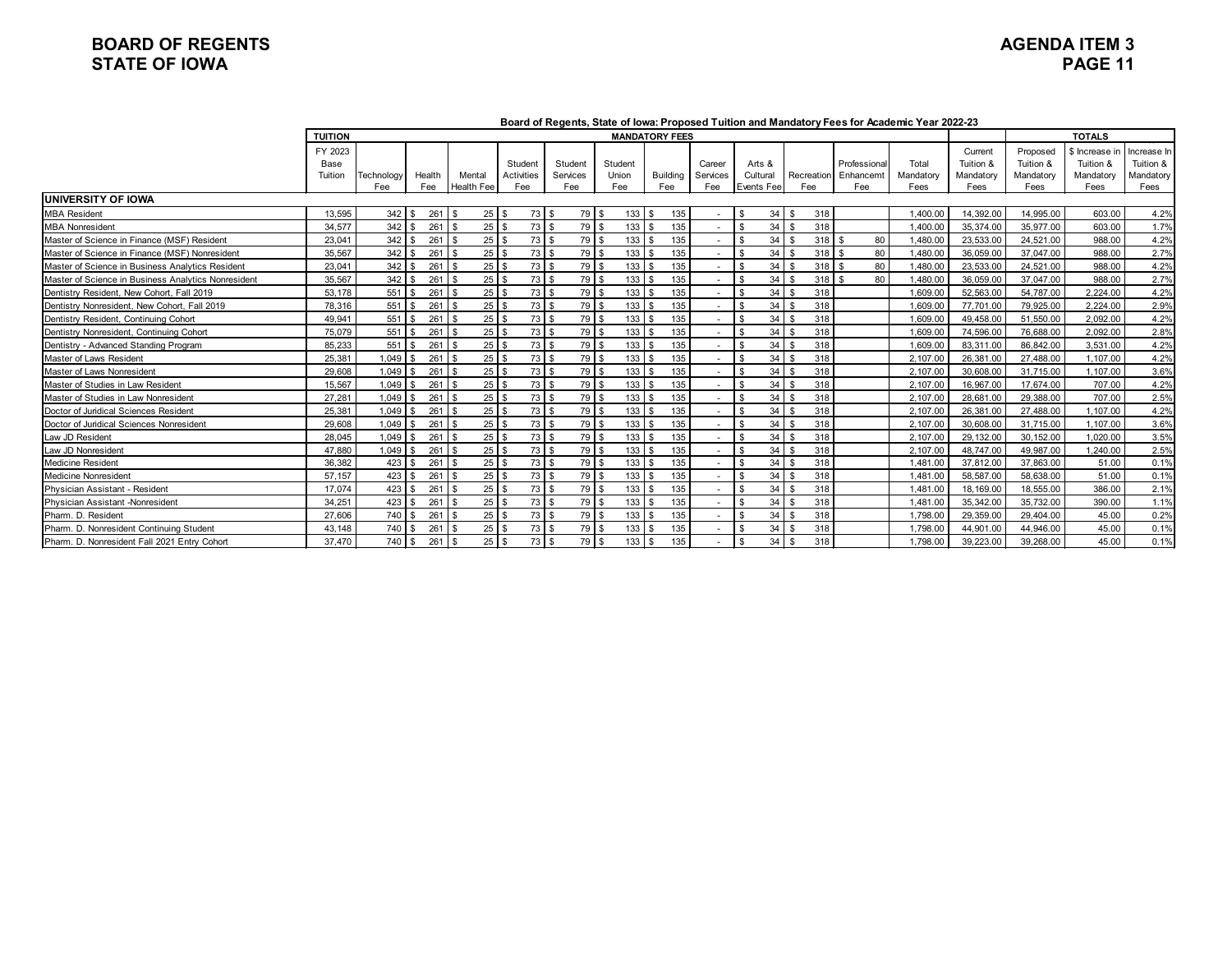## **BOARD OF REGENTS**<br> **BOARD OF REGENTS**<br> **BOARD OF IOWA**<br>
PAGE 12 **STATE OF IOWA**

|                                                                                   | <b>TUITION</b> | <b>FEES</b> |                    |     |                      |                |            | <b>TOTALS</b> |                       |                        |                |           |             |               |            |
|-----------------------------------------------------------------------------------|----------------|-------------|--------------------|-----|----------------------|----------------|------------|---------------|-----------------------|------------------------|----------------|-----------|-------------|---------------|------------|
|                                                                                   |                |             |                    |     |                      |                |            |               |                       |                        |                | Current   | Proposed    | s Increase ir | $%$ Inc In |
|                                                                                   | FY 2023        |             |                    |     | Health               |                | Student    | Student       |                       |                        | Total          | Tuition & | Tuition &   | Tuition &     | Tuition &  |
|                                                                                   | Base           | Technology  | Health             |     | Facility             |                | Activities | Services      | <b>Building</b>       | Recreation             | Mandatory      | Mandatory | Mandatory   | Mandatory     | Mandatory  |
|                                                                                   | Tuition        | Fee         | Fee                |     | Fee                  |                | Fee        | Fee           | Fee                   | Fee                    | Fees           | Fees      | Fees        | Fees          | Fees       |
| <b>IIOWA STATE UNIVERSITY</b>                                                     |                |             |                    |     |                      |                |            |               |                       |                        |                |           |             |               |            |
| Standard - Undergraduate Resident                                                 | 8,678<br>\$    | 360<br>-\$  |                    | 287 | 6.00                 |                | 88.00      | \$273.20      | 89.10<br>£.           | 351.60<br>\$           | \$<br>1,454.90 | 9,633.90  | \$10,132.90 | 499.00        | 5.2%       |
| Undergraduate Resident - Business (lower division)                                | 8,678          | 400         | \$                 | 287 | 6.00                 | \$             | 88.00      | \$273.20      | 89.10<br>\$           | 351.60<br>\$           | 1,494.90       | 9,673.90  | 10,172.90   | 499.00        | 5.2%       |
| Undergraduate Resident - Business (upper division)                                | 11,606         | 400         | £.                 | 287 | 6.00<br>$\mathbf{R}$ |                | 88.00      | \$273.20      | 89.10<br><b>S</b>     | 351.60<br>\$           | 1,494.90       | 12,481.90 | 13,100.90   | 619.00        | 5.0%       |
| Undergraduate Resident - Engineering, AST, I-TEC (freshmen)                       | 8.678          | 576         | $\mathbf{R}$       | 287 | 6.00                 |                | 88.00      | \$273.20      | 89.10<br>\$           | 351.60<br>\$           | 1,670.90       | 9.849.90  | 10.348.90   | 499.00        | 5.1%       |
| Undergraduate Resident - Engineering, AST, I-TEC (sophomores)                     | 11,606         | 576         |                    | 287 | 6.00                 |                | 88.00      | \$273.20      | 89.10<br>\$           | 351.60<br>\$           | 1,670.90       | 11,723.90 | 13,276.90   | 1,553.00      | 13.2%      |
| Undergraduate Resident - Engineering AST, I-TEC (upper division)                  | 11,606         | 576         | £.                 | 287 | 6.00                 |                | 88.00      | \$273.20      | 89.10<br>\$           | 351.60<br>\$           | 1,670.90       | 12,657.90 | 13,276.90   | 619.00        | 4.9%       |
| Undergraduate Resident - Comp Science (lower division)                            | 8,678          | 576         | £.                 | 287 | 6.00                 |                | 88.00      | \$273.20      | 89.10<br>\$           | 351.60<br>\$           | 1,670.90       | 9,849.90  | 10,348.90   | 499.00        | 5.1%       |
| Jndergraduate Resident - Comp Science (upper division)                            | 10.472         | 576         | $\mathbf{\hat{z}}$ | 287 | 6.00                 |                | 88.00      | \$273.20      | 89.10<br>\$           | $\mathbb{S}$<br>351.60 | 1,670.90       | 11,569.90 | 12.142.90   | 573.00        | 5.0%       |
| Undergraduate Resident - ARTDN, DSGNC, DSGN                                       | 8,678          | 576         | \$                 | 287 | 6.00                 |                | 88.00      | \$273.20      | 89.10<br>\$           | 351.60<br>\$           | 1,670.90       | 9,849.90  | 10,348.90   | 499.00        | 5.1%       |
| Undergraduate Resident - Architecture                                             | 10,472         | 576         | £.                 | 287 | 6.00                 | -C             | 88.00      | \$273.20      | 89.10<br>\$           | 351.60<br>\$           | 1,670.90       | 11,569.90 | 12,142.90   | 573.00        | 5.0%       |
| Undergraduate Resident - Industrial Design                                        | 10,472         | 576         |                    | 287 | 6.00                 |                | 88.00      | \$273.20      | 89.10<br>\$           | 351.60<br>\$           | 1,670.90       | 11,569.90 | 12,142.90   | 573.00        | 5.0%       |
| Jndergraduate Resident - ARTGR, ARTID, C R P, I DES, L A                          | 10.472         | 576         | £.                 | 287 | 6.00                 |                | 88.00      | \$273.20      | 89.10<br>\$           | \$<br>351.60           | 1.670.90       | 11,569.90 | 12.142.90   | 573.00        | 5.0%       |
| Jndergraduate Resident - Animal Science, Biology, NREM (upper division)           | 10.472         | 360         | -\$                | 287 | 6.00                 | \$             | 88.00      | \$273.20      | $\mathbf{s}$<br>89.10 | \$<br>351.60           | 1.454.90       | 11.353.90 | 11.926.90   | 573.00        | 5.0%       |
| Undergraduate Resident - Experiential Learning Based Programs (upper division)    | 10,472         | 360         |                    | 287 | 6.00                 |                | 88.00      | \$273.20      | 89.10<br>-\$          | 351.60<br>\$           | 1,454.90       | 11,353.90 | 11,926.90   | 573.00        | 5.0%       |
| Standard - Undergraduate Nonresident                                              | 25,162         | 360         | £.                 | 287 | 6.00                 |                | 88.00      | \$273.20      | 89.10<br>\$           | \$<br>351.60           | 1,454.90       | 25,445.90 | 26,616.90   | 1,171.00      | 4.6%       |
| Undergraduate Nonresident - Business (lower division)                             | 25,162         | 400         |                    | 287 | 6.00                 |                | 88.00      | \$273.20      | 89.10<br>\$           | \$<br>351.60           | 1.494.90       | 25,485.90 | 26,656.90   | 1.171.00      | 4.6%       |
| Undergraduate Nonresident - Business (upper division)                             | 28.598         | 400         | \$                 | 287 | 6.00                 |                | 88.00      | \$273.20      | 89.10<br>\$           | 351.60<br>\$.          | 1.494.90       | 28.781.90 | 30,092.90   | 1,311.00      | 4.6%       |
| Undergraduate Nonresident - Engineering, AST, I-TEC (freshmen)                    | 25,162         | 576         | \$                 | 287 | 6.00<br>l \$         |                | 88.00      | \$273.20      | 89.10<br>\$           | 351.60<br>\$           | 1,670.90       | 25,661.90 | 26,832.90   | 1,171.00      | 4.6%       |
| Jndergraduate Nonresident - Engineering, AST, I-TEC (sophomores)                  | 28,598         | 576         |                    | 287 | 6.00                 |                | 88.00      | \$273.20      | 89.10<br>\$           | 351.60<br>\$           | 1,670.90       | 27,859.90 | 30,268.90   | 2,409.00      | 8.6%       |
| Undergraduate Nonresident - Engineering, AST, I-TEC (upper division)              | 28,598         | 576         |                    | 287 | 6.00                 |                | 88.00      | \$273.20      | 89.10<br>\$           | \$<br>351.60           | 1,670.90       | 28,957.90 | 30,268.90   | 1.311.00      | 4.5%       |
| Jndergraduate Nonresident - Comp Science (lower division)                         | 25,162         | 576         | \$                 | 287 | 6.00<br>\$           | \$             | 88.00      | \$273.20      | 89.10<br>\$           | 351.60<br>\$           | 1,670.90       | 25,661.90 | 26,832.90   | 1,171.00      | 4.6%       |
| Undergraduate Nonresident - Comp Science (upper division)                         | 26.980         | 576         | . ጽ                | 287 | 6.00<br><b>S</b>     | \$             | 88.00      | \$273.20      | 89.10<br>\$           | \$351.60               | 1,670.90       | 27.405.90 | 28.650.90   | 1.245.00      | 4.5%       |
| Jndergraduate Nonresident - ARTDN, DSGNC, DSGN                                    | 25,162         | 576         |                    | 287 | 6.00                 |                | 88.00      | \$273.20      | 89.10<br>\$           | \$<br>351.60           | 1,670.90       | 25,661.90 | 26,832.90   | 1.171.00      | 4.6%       |
| Undergraduate Nonresident - Architecture                                          | 26,980         | 576         | \$                 | 287 | 6.00<br>-\$          | \$             | 88.00      | \$273.20      | 89.10<br>$\mathbf{s}$ | \$<br>351.60           | 1,670.90       | 27,405.90 | 28,650.90   | 1,245.00      | 4.5%       |
| Undergraduate Nonresident - Industrial Design                                     | 26.980         | 576         |                    | 287 | 6.00                 |                | 88.00      | \$273.20      | 89.10<br>\$           | 351.60<br>\$           | 1,670.90       | 27.405.90 | 28.650.90   | 1.245.00      | 4.5%       |
| Undergraduate Nonresident - ARTGR, ARTID, C R P. I DES. L A                       | 26.980         | 576         | \$                 | 287 | 6.00<br><b>S</b>     | \$             | 88.00      | \$273.20      | 89.10<br>$\mathbf{s}$ | \$ 351.60              | 1,670.90       | 27.405.90 | 28.650.90   | 1.245.00      | 4.5%       |
| Undergraduate Nonresident - Animal Science, Biology, NREM (upper division)        | 26,980         | 360         | £.                 | 287 | 6.00                 |                | 88.00      | \$273.20      | 89.10<br>\$           | \$<br>351.60           | 1,454.90       | 27,189.90 | 28,434.90   | 1,245.00      | 4.6%       |
| Undergraduate Nonresident - Experiential Learning Based Programs (upper division) | 26,980         | 360         | -\$                | 287 | 6.00                 |                | 88.00      | \$273.20      | 89.10<br>\$           | 351.60<br>\$           | 1,454.90       | 27,189.90 | 28.434.90   | 1,245.00      | 4.6%       |
| Standard - Graduate Resident                                                      | 10,572         | 314         | \$                 | 287 | 6.00<br>l \$         | \$             | 88.00      | \$273.20      | 89.10<br>\$           | \$<br>351.60           | 1,408.90       | 11,403.90 | 11,980.90   | 577.00        | 5.1%       |
| Graduate Resident - Business & Prof MBA (1)                                       | 13.534         | 354         |                    | 287 | 6.00<br>. ድ          | $\mathfrak{L}$ | 88.00      | \$273.20      | 89.10<br>$\mathbf{s}$ | $\mathbb{S}$<br>351.60 | 1.448.90       | 14.285.90 | 14.982.90   | 697.00        | 4.9%       |
| Graduate Resident - Executive MBA                                                 | 33,966         | 354         |                    |     |                      |                |            |               |                       |                        | 354.00         | 34,250.00 | 34,320.00   | 70.00         | 0.2%       |
| Graduate Resident - Master of Real Estate Development                             | 13,534         | 354         |                    |     |                      |                |            |               |                       |                        | 354.00         | 16,304.00 | 13,888.00   | (2, 416.00)   | $-14.8%$   |
| Graduate Resident - Engineering                                                   | 13,534         | 576         | \$                 | 287 | 6.00<br>l \$         | Я.             | 88.00      | \$273.20      | 89.10<br><b>S</b>     | \$351.60               | 1,670.90       | 14,507.90 | 15,204.90   | 697.00        | 4.8%       |
| Graduate Resident - Aq & Biosystems Engineering                                   | 13.534         | 576         |                    | 287 | 6.00                 |                | 88.00      | \$273.20      | 89.10<br>\$           | $\mathbf{s}$<br>351.60 | 1.670.90       | 14.507.90 | 15.204.90   | 697.00        | 4.8%       |
| Graduate Resident - Comp Science                                                  | 12,388         | 576         | \$                 | 287 | 6.00<br>\$           | \$             | 88.00      | \$273.20      | $\sqrt{3}$<br>89.10   | \$351.60               | 1,670.90       | 13,407.90 | 14,058.90   | 651.00        | 4.9%       |
| Graduate Resident - Architecture                                                  | 12,388         | 530         | .ኖ                 | 287 | 6.00                 | \$             | 88.00      | \$273.20      | 89.10<br>-\$          | 351.60<br>\$           | 1,624.90       | 13,361.90 | 14,012.90   | 651.00        | 4.9%       |
| Graduate Resident - Industrial Design                                             | 12,388         | 530         | $\mathbf{s}$       | 287 | 6.00<br>l \$         | £.             | 88.00      | \$273.20      | 89.10<br>\$           | \$351.60               | 1,624.90       | 13,361.90 | 14,012.90   | 651.00        | 4.9%       |
| Graduate Resident - A V C, C R P, ARTGR, ARTID, L A, SUS E, URB D                 | 12,388         | 530         |                    | 287 | 6.00                 |                | 88.00      | \$273.20      | 89.10<br>\$           | 351.60<br>$\mathbf{s}$ | 1,624.90       | 13,361.90 | 14.012.90   | 651.00        | 4.9%       |
| Graduate Resident - Animal Science, Biology, NREM                                 | 12,388         | 314         | \$                 | 287 | 6.00<br>-\$          | \$             | 88.00      | \$273.20      | 89.10<br><b>\$</b>    | \$351.60               | 1,408.90       | 13,145.90 | 13,796.90   | 651.00        | 5.0%       |
| Graduate Resident - Experiential Learning Based Programs                          | 12,388         | 314         | \$                 | 287 | 6.00<br>l \$         | \$             | 88.00      | \$273.20      | 89.10<br>$\sqrt{3}$   | 351.60<br>\$           | 1,408.90       | 13,145.90 | 13,796.90   | 651.00        | 5.0%       |

**Board of Regents, State of Iowa: Proposed Tuition and Mandatory Fees for Academic Year 2022-23**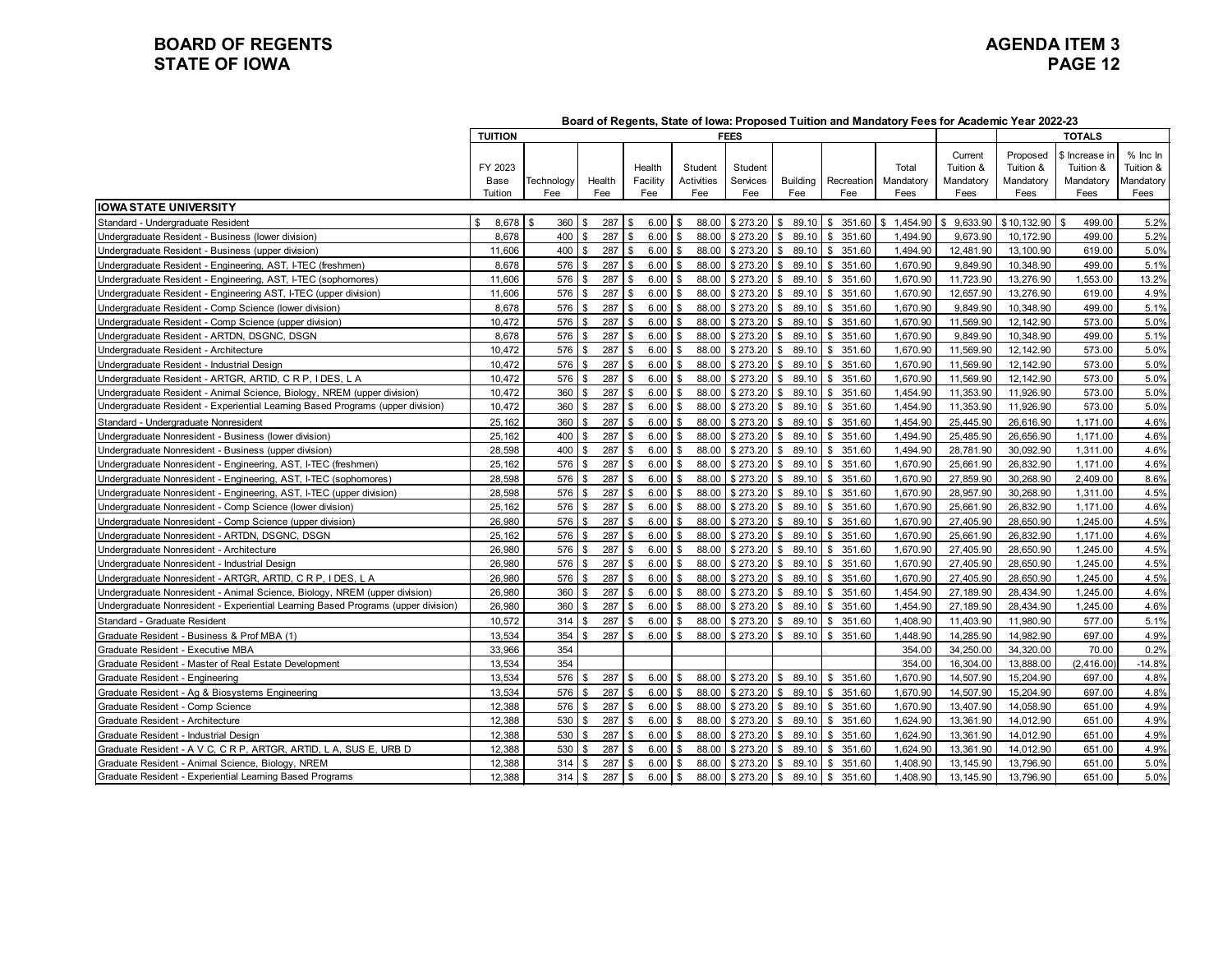## **BOARD OF REGENTS**<br> **BOARD OF REGENTS**<br> **BOARD OF IOWA**<br> **BOARD OF IOWA STATE OF IOWA**

|                                                                                     | <b>TUITION</b>             | <b>FEES</b>       |                  |                |                           |               |                              |                            |                        | TOTALS                   |                            |                                           |                                            |                                                 |                                            |
|-------------------------------------------------------------------------------------|----------------------------|-------------------|------------------|----------------|---------------------------|---------------|------------------------------|----------------------------|------------------------|--------------------------|----------------------------|-------------------------------------------|--------------------------------------------|-------------------------------------------------|--------------------------------------------|
|                                                                                     | FY 2023<br>Base<br>Tuition | Technology<br>Fee | Health<br>Fee    |                | Health<br>Facility<br>Fee |               | Student<br>Activities<br>Fee | Student<br>Services<br>Fee | <b>Building</b><br>Fee | <b>Recreation</b><br>Fee | Total<br>Mandatory<br>Fees | Current<br>Tuition &<br>Mandatory<br>Fees | Proposed<br>Tuition &<br>Mandatory<br>Fees | ჽ Increase ir<br>Tuition &<br>Mandatory<br>Fees | % Inc In<br>Tuition &<br>Mandatory<br>Fees |
| <b>IOWA STATE UNIVERSITY</b>                                                        |                            |                   |                  |                |                           |               |                              |                            |                        |                          |                            |                                           |                                            |                                                 |                                            |
| Standard - Graduate Nonresident                                                     | 26,776                     | 314               | 287<br><b>.S</b> | - \$           | 6.00                      |               | 88.00                        | \$273.20                   | 89.10                  | 351.60<br>S.             | 1,408.90                   | 26,947.90                                 | 28,184.90                                  | 1,237.00                                        | 4.6%                                       |
| Graduate Nonresident - Business & Prof MBA (1)                                      | 30,212                     | 354               | 287              | £.             | 6.00                      |               | 88.00                        | \$273.20                   | 89.10                  | 351.60<br>\$             | 1,448.90                   | 30,283.90                                 | 31,660.90                                  | 1,377.00                                        | 4.5%                                       |
| Graduate Nonresident - Executive MBA                                                | 33,966                     | 354               |                  |                |                           |               |                              |                            |                        |                          | 354.00                     | 34,250.00                                 | 34,320.00                                  | 70.00                                           | 0.2%                                       |
| Graduate Nonresident - Master of Real Estate Development                            | 13,534                     | 354               |                  |                |                           |               |                              |                            |                        |                          | 354.00                     | 16,304.00                                 | 13,888.00                                  | (2, 416.00)                                     | $-14.8%$                                   |
| Graduate Nonresident - Engineering                                                  | 30.212                     | 576               | 287<br>-S        | \$             | 6.00                      |               | 88.00                        | \$273.20                   | 89.10<br>\$            | \$ 351.60                | 1.670.90                   | 30.505.90                                 | 31.882.90                                  | 1.377.00                                        | 4.5%                                       |
| Graduate Nonresident - Ag & Biosystems Engineering                                  | 30,212                     | 576               | 287<br>£.        | $\mathbf{s}$   | 6.00                      |               | 88.00                        | \$273.20                   | 89.10<br>\$            | \$351.60                 | 1.670.90                   | 30,505.90                                 | 31,882.90                                  | 1.377.00                                        | 4.5%                                       |
| Graduate Nonresident - Comp Science                                                 | 28,594                     | 576               | 287<br>£.        |                | 6.00                      |               | 88.00                        | \$273.20                   | 89.10<br>\$            | \$351.60                 | 1.670.90                   | 28,953.90                                 | 30,264.90                                  | 1.311.00                                        | 4.5%                                       |
| Graduate Nonresident - Architecture                                                 | 28,594                     | 530               | 287              |                | 6.00                      |               | 88.00                        | \$273.20                   | 89.10                  | \$351.60                 | 1,624.90                   | 28,907.90                                 | 30,218.90                                  | 1,311.00                                        | 4.5%                                       |
| Graduate Nonresident - Industrial Design                                            | 28,594                     | 530               | 287<br>£.        |                | 6.00                      |               | 88.00                        | \$273.20                   | 89.10<br>\$.           | \$351.60                 | 1,624.90                   | 28,907.90                                 | 30,218.90                                  | 1,311.00                                        | 4.5%                                       |
| Graduate Nonresident - A V C, C R P, ARTGR, ARTID, L A, SUS E, URB D                | 28,594                     | 530               | 287              |                | 6.00                      |               | 88.00                        | \$273.20                   | 89.10                  | \$351.60                 | 1,624.90                   | 28,907.90                                 | 30,218.90                                  | 1,311.00                                        | 4.5%                                       |
| Graduate Nonresident - Animal Science, Biology, NREM                                | 28,594                     | 314               | 287<br>-S        |                | 6.00                      |               | 88.00                        | \$273.20                   | 89.10                  | \$351.60                 | 1,408.90                   | 28,691.90                                 | 30,002.90                                  | 1,311.00                                        | 4.6%                                       |
| Graduate Nonresident - Experiential Learning Based Programs                         | 28,594                     | 314               | 287<br>\$        | -S             | 6.00                      |               | 88.00                        | \$273.20                   | 89.10<br>- \$          | \$351.60                 | 1,408.90                   | 28,691.90                                 | 30,002.90                                  | 1,311.00                                        | 4.6%                                       |
| Veterinary Medicine Resident                                                        | 26.424                     | 360               | 287<br>\$        |                | 6.00                      |               | 88.00                        | \$273.20                   | 89.10<br>-S            | \$351.60                 | 1.454.90                   | 26,475.90                                 | 27.878.90                                  | 1.403.00                                        | 5.3%                                       |
| Veterinary Medicine Resident - 4th year                                             | 38.538                     | 360               | 287<br>£,        |                | 6.00                      |               | 88.00                        | \$273.20                   | 89.10                  | 351.60<br>\$             | 1.454.90                   | 38.011.90                                 | 39.992.90                                  | 1.981.00                                        | 5.2%                                       |
| Veterinary Medicine Nonresident                                                     | 57,322                     | 360               | 287<br>£.        | £.             | 6.00                      |               | 88.00                        | \$273.20                   | 89.10                  | \$351.60                 | 1,454.90                   | 56,693.90                                 | 58,776.90                                  | 2,083.00                                        | 3.7%                                       |
| Veterinary Medicine Nonresident - 4th year                                          | 68,130                     | 360               | 287<br>-S        |                | 6.00                      |               | 88.00                        | \$273.20                   | 89.10                  | \$351.60                 | 1,454.90                   | 67,135.90                                 | 69,584.90                                  | 2,449.00                                        | 3.6%                                       |
| <b>INTERNATIONAL STUDENTS</b>                                                       |                            |                   |                  |                |                           |               |                              |                            |                        |                          |                            |                                           |                                            |                                                 |                                            |
| Standard International- Undergraduate                                               | 26,930                     | 360               | 287<br>\$        |                | 6.00                      |               | 88.00                        | \$273.20                   | 89.10                  | \$351.60                 | 1,454.90                   | 27,141.90                                 | 28,384.90                                  | 1,243.00                                        | 4.6%                                       |
| Undergraduate International - Business (lower division)                             | 26,930                     | 400               | 287              |                | 6.00                      |               | 88.00                        | \$273.20                   | 89.10                  | \$ 351.60                | 1,494.90                   | 27,181.90                                 | 28,424.90                                  | 1,243.00                                        | 4.6%                                       |
| Undergraduate International - Business (upper division)                             | 30,368                     | 400               | 287<br>\$        |                | 6.00                      |               | 88.00                        | \$273.20                   | 89.10<br>\$            | \$351.60                 | 1,494.90                   | 30,479.90                                 | 31,862.90                                  | 1,383.00                                        | 4.5%                                       |
| Undergraduate International - Engineering, AST, I-TEC (freshmen)                    | 26.930                     | 576               | 287<br>£.        |                | 6.00                      |               | 88.00                        | \$273.20                   | 89.10                  | \$351.60                 | 1,670.90                   | 27,357.90                                 | 28,600.90                                  | 1.243.00                                        | 4.5%                                       |
| Undergraduate International - Engineering, AST, I-TEC (sophomores)                  | 30,368                     | 576               | 287<br>-S        | £.             | 6.00                      |               | 88.00                        | \$273.20                   | 89.10<br>S.            | \$351.60                 | 1,670.90                   | 29,555.90                                 | 32,038.90                                  | 2,483.00                                        | 8.4%                                       |
| Undergraduate International - Engineering AST, I-TEC (upper division)               | 30.368                     | 576               | 287<br>£.        | £.             | 6.00                      |               | 88.00                        | \$273.20                   | 89.10<br>-S            | \$351.60                 | 1,670.90                   | 30,655.90                                 | 32.038.90                                  | 1.383.00                                        | 4.5%                                       |
| Jndergraduate International - Comp Science (lower division)                         | 26,930                     | 576               | 287<br>£.        | \$             | 6.00                      |               | 88.00                        | \$273.20                   | 89.10<br>-S            | \$351.60                 | 1,670.90                   | 27,357.90                                 | 28,600.90                                  | 1,243.00                                        | 4.5%                                       |
| Undergraduate International - Comp Science (upper division)                         | 28,748                     | 576               | 287<br>\$.       |                | 6.00                      |               | 88.00                        | \$273.20                   | 89.10                  | 351.60<br>\$             | 1,670.90                   | 29,101.90                                 | 30,418.90                                  | 1,317.00                                        | 4.5%                                       |
| Undergraduate International - ARTDN, DSGNC, DSGN                                    | 26,930                     | 576               | 287<br>\$        | £.             | 6.00                      | ٩             | 88.00                        | \$273.20                   | 89.10<br>\$.           | \$351.60                 | 1,670.90                   | 27,357.90                                 | 28,600.90                                  | 1,243.00                                        | 4.5%                                       |
| Undergraduate International - Architecture                                          | 28,748                     | 576               | 287<br>ς.        | £.             | 6.00                      |               | 88.00                        | \$273.20                   | 89.10                  | 351.60<br>\$             | 1,670.90                   | 29,101.90                                 | 30,418.90                                  | 1,317.00                                        | 4.5%                                       |
| Undergraduate International - Industrial Design                                     | 28,748                     | 576               | 287<br>\$.       |                | 6.00                      |               | 88.00                        | \$273.20                   | 89.10                  | \$351.60                 | 1,670.90                   | 29,101.90                                 | 30,418.90                                  | 1,317.00                                        | 4.5%                                       |
| Undergraduate International - ARTGR, ARTID, C R P, I DES, L A                       | 28,748                     | 576               | 287              |                | 6.00                      |               | 88.00                        | \$273.20                   | 89.10                  | \$351.60                 | 1,670.90                   | 29,101.90                                 | 30,418.90                                  | 1,317.00                                        | 4.5%                                       |
| Undergraduate International - Animal Science, Biology, NREM (upper division)        | 28.748                     | 360               | 287              |                | 6.00                      |               | 88.00                        | \$273.20                   | 89.10<br>ድ             | \$351.60                 | 1.454.90                   | 28.885.90                                 | 30.202.90                                  | 1.317.00                                        | 4.6%                                       |
| Undergraduate International - Experiential Learning Based Programs (upper division) | 28,748                     | 360               | 287              |                | 6.00                      |               | 88.00                        | \$273.20                   | 89.10<br>-S            | 351.60<br>\$             | 1,454.90                   | 28,885.90                                 | 30,202.90                                  | 1,317.00                                        | 4.6%                                       |
| Standard International- Graduate                                                    | 28,544                     | 314               | 287              |                | 6.00                      |               | 88.00                        | \$273.20                   | 89.10                  | \$351.60                 | 1,408.90                   | 28,643.90                                 | 29,952.90                                  | 1,309.00                                        | 4.6%                                       |
| Graduate International - Business & Prof MBA (1)                                    | 31,980                     | 354               | 287<br>£.        | -S             | 6.00                      | \$            | 88.00                        | \$273.20                   | \$<br>89.10            | \$351.60                 | 1,448.90                   | 31,979.90                                 | 33,428.90                                  | 1,449.00                                        | 4.5%                                       |
| Graduate International - Executive MBA                                              | 33,966                     | 354               |                  |                |                           |               |                              |                            |                        |                          | 354.00                     | 34,250.00                                 | 34,320.00                                  | 70.00                                           | 0.2%                                       |
| Graduate International - Master of Real Estate Development                          | 13,534                     | 354               |                  |                |                           |               |                              |                            |                        |                          | 354.00                     | 16,304.00                                 | 13,888.00                                  | (2, 416.00)                                     | $-14.8%$                                   |
| Graduate International - Engineering                                                | 31,980                     | 576               | 287<br>-S        | \$             | 6.00                      |               | 88.00                        | \$273.20                   |                        | 89.10 \$ 351.60          | 1,670.90                   | 32,201.90                                 | 33,650.90                                  | 1,449.00                                        | 4.5%                                       |
| Graduate International - Ag & Biosystems Engineering                                | 31.980                     | 576               | 287<br>£.        | $\mathfrak{L}$ | 6.00                      |               | 88.00                        | \$273.20                   | 89.10<br>-S            | \$351.60                 | 1,670.90                   | 32.201.90                                 | 33.650.90                                  | 1.449.00                                        | 4.5%                                       |
| Graduate International - Comp Science                                               | 30.362                     | 576               | 287<br><b>.S</b> | \$             | 6.00                      |               | 88.00                        | \$273.20                   | 89.10<br>-S            | \$351.60                 | 1,670.90                   | 30.649.90                                 | 32.032.90                                  | 1.383.00                                        | 4.5%                                       |
| Graduate International - Architecture                                               | 30,362                     | 530               | 287<br>\$        | \$             | 6.00                      |               | 88.00                        | \$273.20                   | 89.10<br>\$            | \$351.60                 | 1,624.90                   | 30,603.90                                 | 31,986.90                                  | 1,383.00                                        | 4.5%                                       |
| Graduate International - Industrial Design                                          | 30,362                     | 530               | 287<br>£.        |                | 6.00                      |               | 88.00                        | \$273.20                   | 89.10<br>. ጽ           | 351.60<br>\$             | 1,624.90                   | 30,603.90                                 | 31,986.90                                  | 1,383.00                                        | 4.5%                                       |
| Graduate International - A V C, C R P, ARTGR, ARTID, L A, SUS E, URB D              | 30,362                     | 530               | 287<br>\$        | £.             | 6.00                      | \$            | 88.00                        | \$273.20                   | 89.10<br>\$.           | \$351.60                 | 1,624.90                   | 30,603.90                                 | 31,986.90                                  | 1,383.00                                        | 4.5%                                       |
| Graduate International - Animal Science, Biology, NREM                              | 30,362                     | 314               | 287<br>£.        |                | 6.00                      |               | 88.00                        | \$273.20                   | 89.10<br>\$            | \$351.60                 | 1,408.90                   | 30,387.90                                 | 31,770.90                                  | 1,383.00                                        | 4.6%                                       |
| Graduate International - Experiential Learning Based Programs                       | 30,362                     | 314               | 287<br><b>S</b>  | <b>S</b>       | 6.00                      | $\mathbf{\$}$ | 88.00                        | \$273.20                   | 89.10<br>l \$          | \$351.60                 | 1,408.90                   | 30,387.90                                 | 31,770.90                                  | 1,383.00                                        | 4.6%                                       |

#### **Board of Regents, State of Iowa: Proposed Tuition and Mandatory Fees for Academic Year 2022-23**

Footnote: (1) Mandatory Fees for the Professional MBA (in Des Moines) includes only

the technology fee.

#### Key for ISU acronyms

A V C - Art & Visual Culture; ARTDN - Art & Design; ARTGR - Graphic Design; ARTID - Interior Design; ARTIS - Integrated Studio Arts; AST - Agricultural Systems Technology; C R P - Community & Regional Planning;

DSGN - Design Undeclared; DSGNC - Design Certificate; I DES - Interdisciplinary Design; I-TEC - Industrial Technology; L A - Landscape Architecture